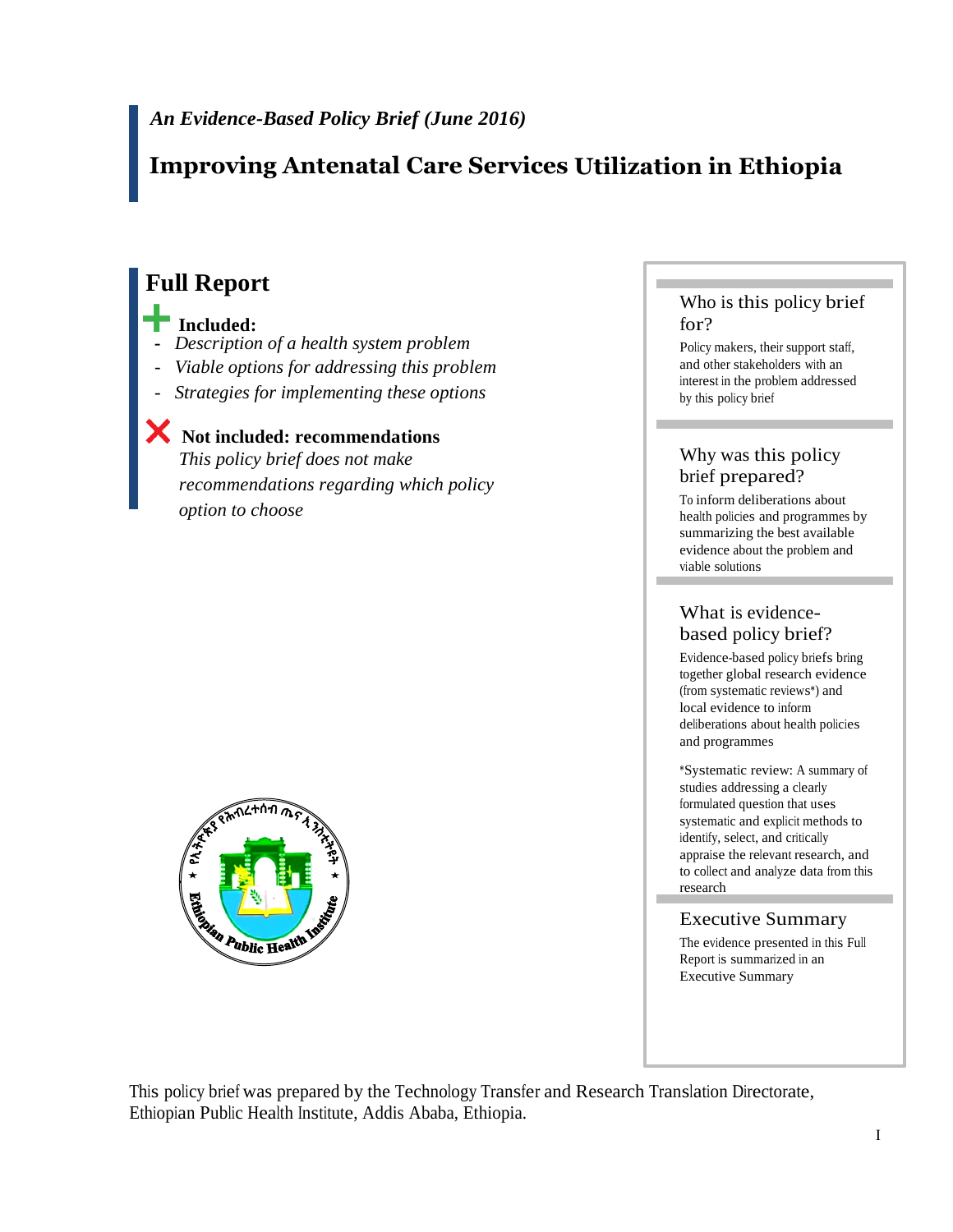## **Authors**

Yosef Gebreyohannes, MPH Mamuye Hadis, MSc, PhD Serebe Abay. MPH Desalegn Ararso, MPH Amanuel Dibaba, MSc Fasil Mengistu, MVPH Technology Transfer and Research Translation Directorate, Ethiopian Public Health Institute.

## **Address for correspondence**

Yosef Gebreyohannes Associate Researcher, Technology Transfer and Research Translation Directorate, Ethiopian Public Health Institute (EPHI) P.O.Box 1242/5654, Addis Ababa, Ethiopia Email: [yosephgy@gmail.com](mailto:yosephgy@gmail.com)

# **Contributions of authors**

All the authors contributed to the authors

# **Competing interests**

No competing interest.

# **Acknowledgements**

We would like to thank participants of the policy dialogue for providing us with input and feedback.

# **Suggested citation**

Gebreyohannes Y, Hadis M, Abay S, Ararso D, Dibaba A, Mengistu F. Improving Antenatal Care Service Utilization in Ethiopia (Policy Brief). Addis Ababa, Ethiopia: Ethiopian Public Health Institute, 2016.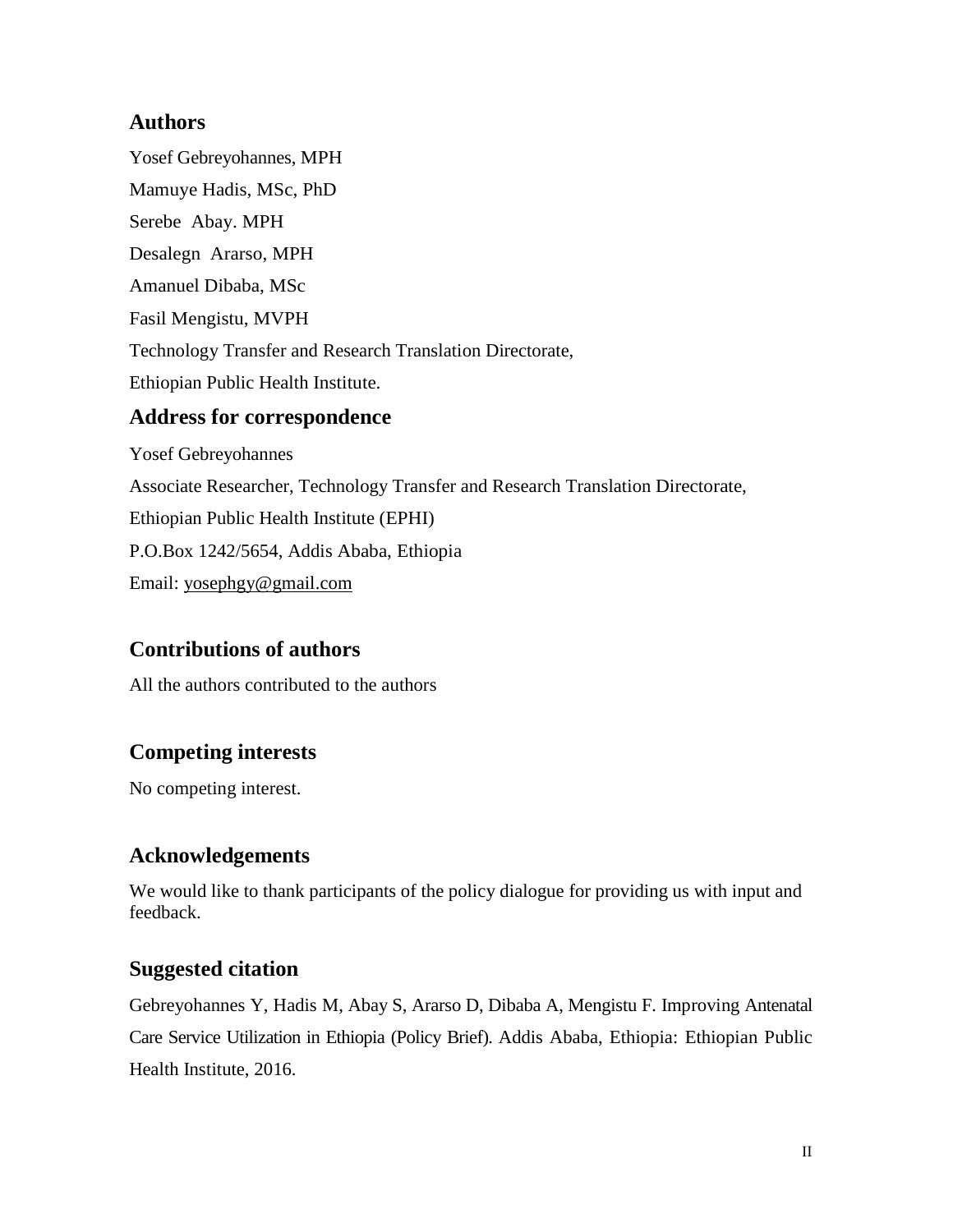# <span id="page-2-0"></span>Table of contents

# Contents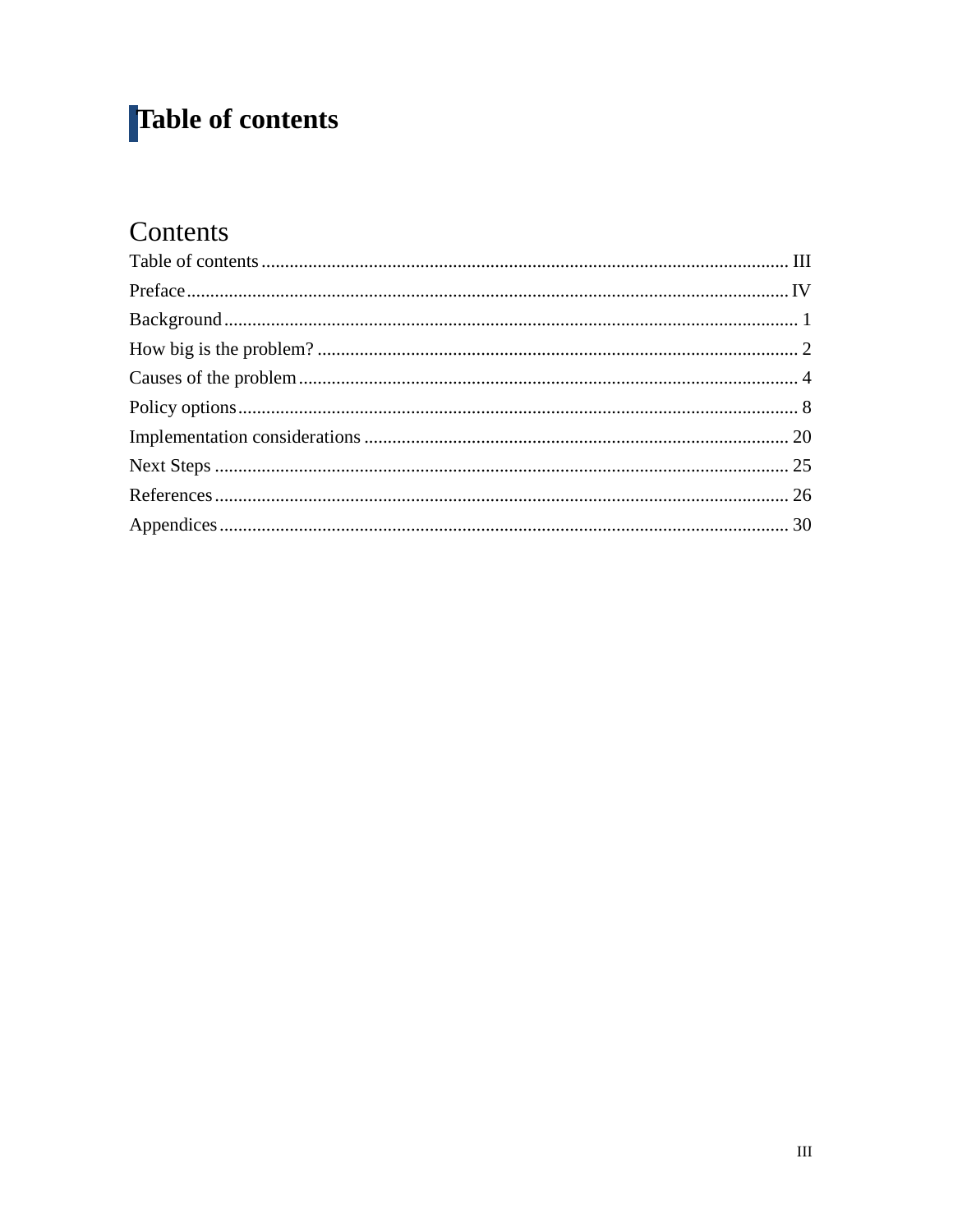# <span id="page-3-0"></span>**Preface**

## *The purpose of this report*

The purpose of this report is to inform deliberations among policymakers and stakeholders. It summarizes the best available evidence regarding the design and implementation of policies for improving antenatal care service utilization.

The report was prepared as a background document to be discussed at meetings attended by those engaged in developing policies on maternal health and people with an interest in such policies (stakeholders). It is not intended to prescribe or proscribe specific options or implementation strategies. Rather, its purpose is to allow policy makers and stake holders to systematically and transparently consider the available evidence about the likely impacts of different options improving antenatal care service utilization in Ethiopia**.**

## *How this report is structured*

The executive summary of this report provides key messages and summarizes each section of the full report. Although this entails some replication of information, the summary addresses the concern that not everyone for whom the report is intended will have time to read the full report.

# *How this report was prepared*

This policy brief brings together global research evidence (from systematic reviews) and local evidence to inform deliberations about improving antenatal care service utilization in Ethiopia. We searched for relevant evidence describing the problem, the impacts of options for addressing the problem, barriers to implement those options, and implementation strategies to address these barriers. We searched particularly for relevant systematic reviews of the effects of policy options and implementation strategies. We supplemented information extracted from the included systematic reviews with information from other relevant studies and documents. (The methods used to prepare this report are described in more detail in Appendix 1)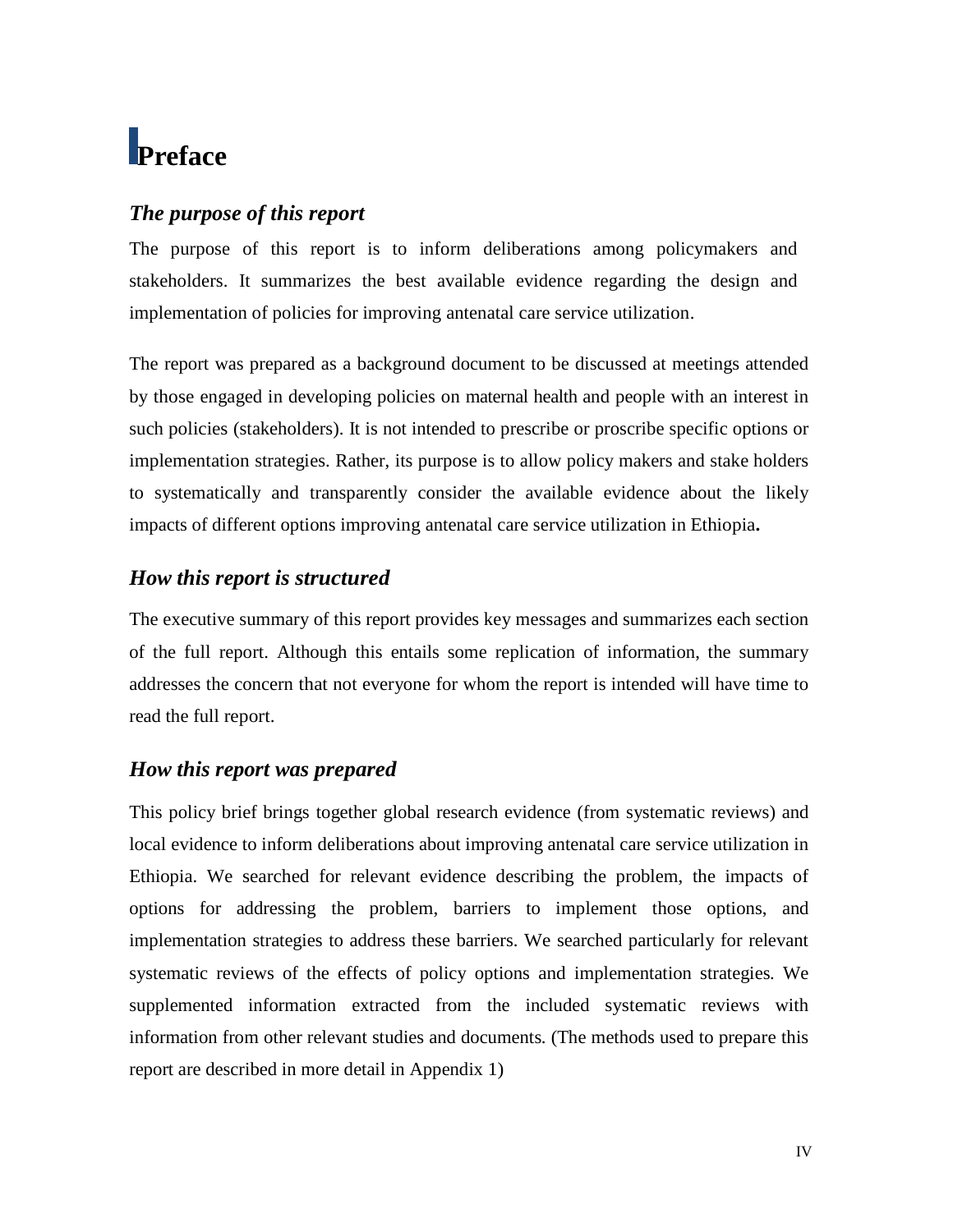## *Limitations of this report*

This policy brief is based largely on existing systematic reviews. For options where we did not find an up-to-date systematic review, we have attempted to fill in these gaps through other documents, through focused searches and personal contact with experts, and through external review of the report.

Summarizing evidence requires judgments about what evidence to include, the quality of the evidence, how to interpret it and how to report it. While we have attempted to be transparent about these judgments, this report inevitably includes judgments made by review authors and judgments made by ourselves.

#### *Why we have focused on systematic reviews*

Systematic reviews of research evidence constitute a more appropriate source of evidence for decision-making than relying on the most recent or most publicized research study.<sup>i,ii</sup> We define systematic reviews as reviews of the research literature that have an explicit question, an explicit description of the search strategy, an explicit statement about what types of research studies were included and excluded, a critical examination of the quality of the studies included in the review, and a critical and transparent process for interpreting the findings of the studies included in the review.

Systematic reviews have several advantages. <sup>iii</sup> Firstly, they reduce the risk of bias in selecting and interpreting the results of studies. Secondly, they reduce the risk of being misled by the play of chance in identifying studies for inclusion or the risk of focusing on a limited subset of relevant evidence. Thirdly, systematic reviews provide a critical appraisal of the available research and place individual studies or subgroups of studies in the context of all of the relevant evidence. Finally, they allow others to appraise critically the judgments made in selecting studies and the collection, analysis and interpretation of the results.

While practical experience and anecdotal evidence can also help to inform decisions, it is important to bear in mind the limitations of descriptions of success (or failures) in single instances. They may be useful for helping to understand a problem, but they do not provide reliable evidence of the most probable impacts of policy options.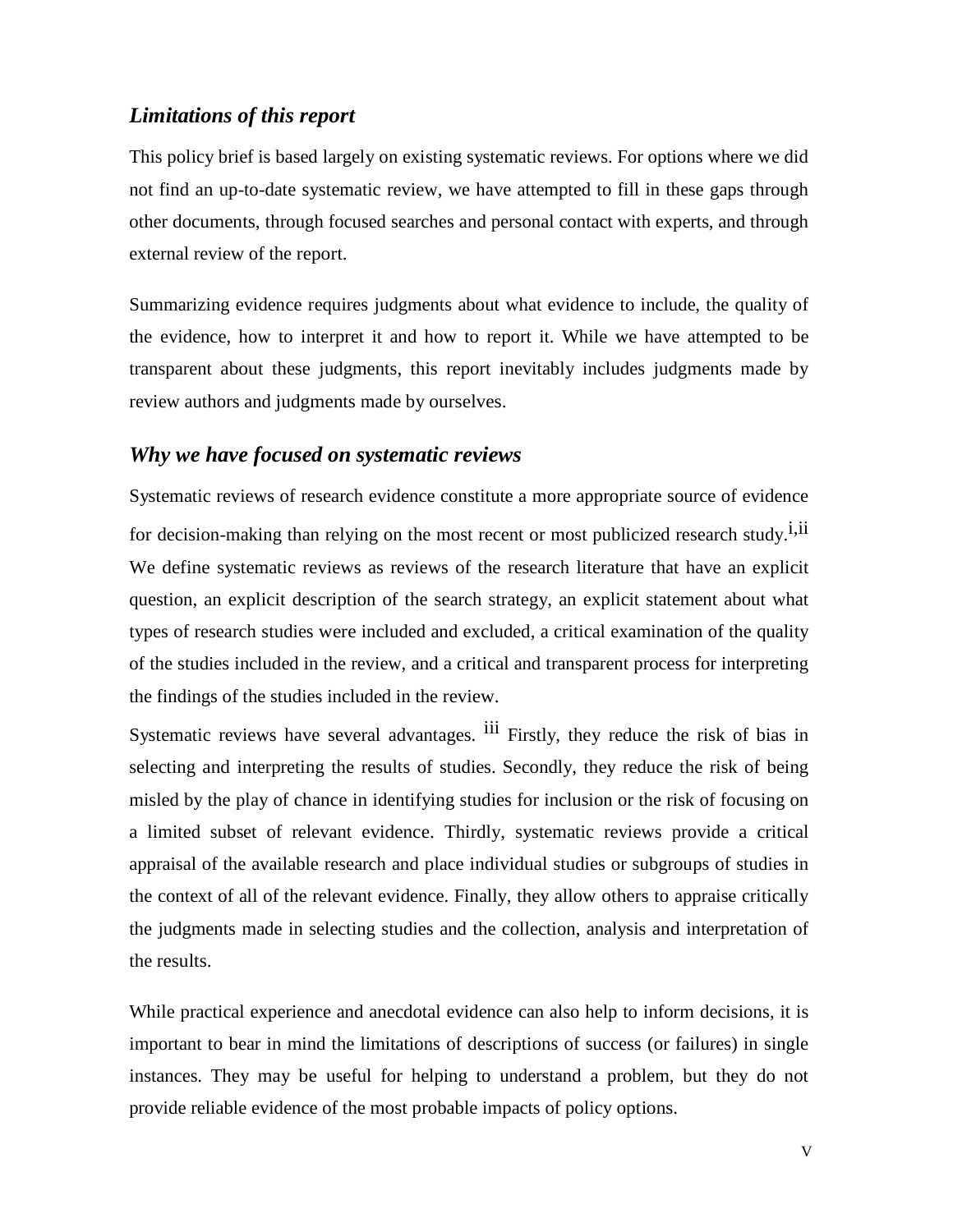## *Uncertainty does not imply indecisiveness or inaction*

The systematic reviews included in this report did not have skilled antenatal care service utilization as direct outcome. Hence their effects on skilled antenatal care service utilization cannot be certain. Nonetheless, policy makers must make decisions. Uncertainty about the potential impacts of policy decisions does not mean that decisions and actions can or should not be taken. However, it does suggest the need for carefully planned monitoring and evaluation when policies are implemented.<sup>1V</sup>

*"Both politically, in terms of being accountable to those who fund the system, and also ethically, in terms of making sure that you make the best use possible of available resources, evaluation is absolutely critical."*

(Julio Frenk 2005, former Minister of Health, Mexico)<sup>V</sup>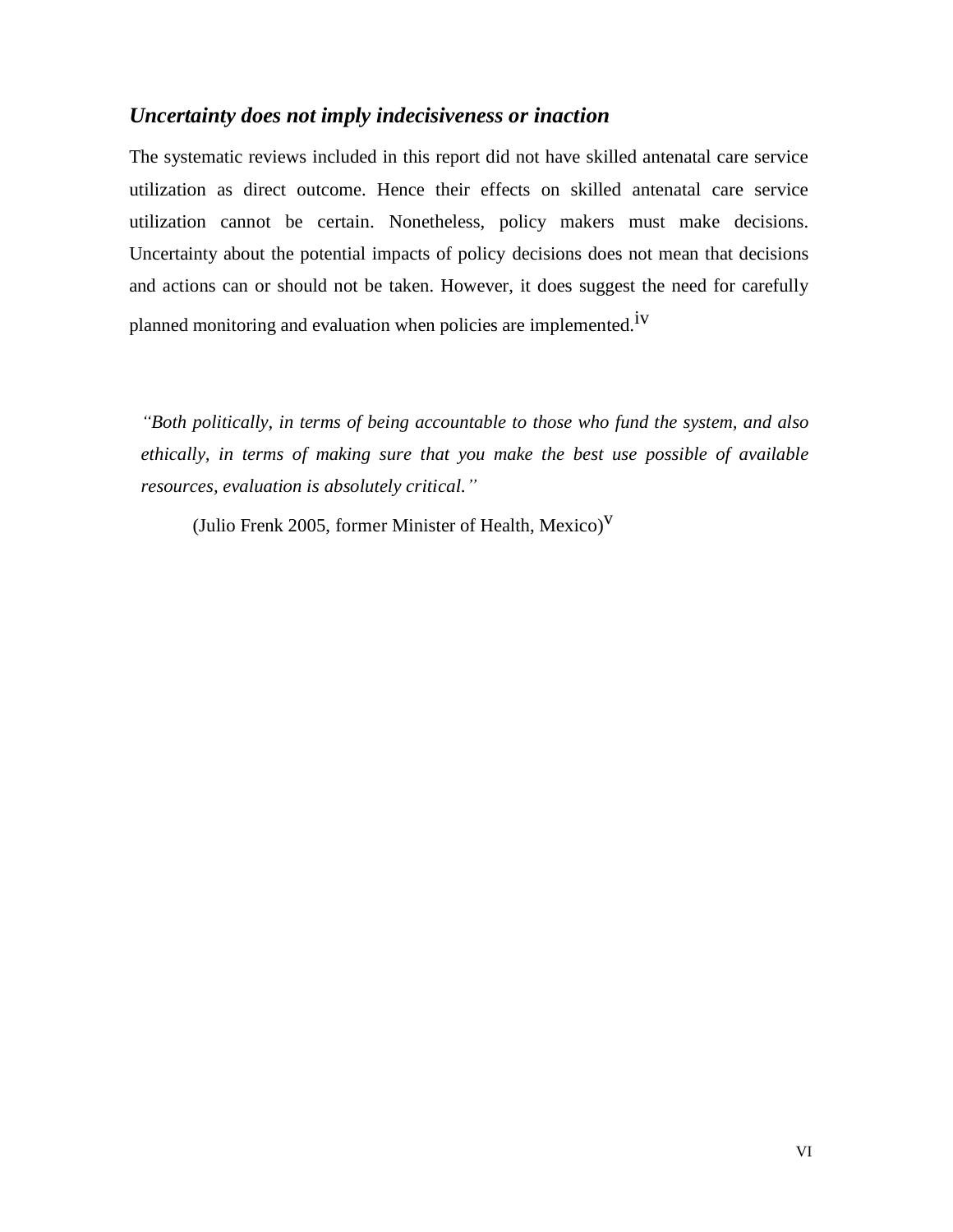# **The problem**: Low Antenatal Care (ANC) service utilization

# <span id="page-6-0"></span>**Background**

Antenatal care coverage at least one visit (ANC1) is defined as the percentage of women aged 15–49 with a live birth in a given time period that received antenatal care provided by skilled health personnel- such as a midwifes, doctors or nurses- at least once during their pregnancy. Whereas, antenatal care coverage at least four visits (ANC4) is the percentage of women aged 15–49 with a live birth in a given time period that received antenatal care by any provider four or more times during their pregnancy (WHO 2012).

ANC provides a measure of access to the health system and is critical in ensuring proper coverage of care to identify maternal risks and improve health outcomes for the mother and newborn (WHO 2011a). The World Health Organization (WHO) recommends a minimum of four antenatal care visits; ideally, the planned visits are  $(1<sup>st</sup>$  as early in pregnancy as possible,  $2<sup>nd</sup>$  at 28-32 weeks,  $3<sup>rd</sup>$  after 36 weeks, and 4<sup>th</sup> before expected date of delivery or when woman needs to consult). However, global estimates indicate that only about half of all pregnant women receive this recommended amount of care (UNICEF 2015).

ANC often presents the first contact opportunity for a woman to connect with a formal health services, thus offering an entry point for integrated care, promoting healthy home practices, influencing health seeking behaviors such as breastfeeding, early postnatal care, and planning for optimal pregnancy spacing, and linking women with pregnancy complications to a referral system (WHO 2007). ANC is also an opportunity to promote the use of skilled attendance at birth, women are more likely to give birth with a skilled attendant if they have had at least one ANC visit (Stanton et al. 2009). Thus, effective programmes offered through ANC will increase the impact and effectiveness of care during childbirth and postnatal care that reduces maternal and neonatal morbidity and mortality (WHO 2007).

Antenatal care help women prepare for delivery and understand warning signs during pregnancy and childbirth. It can be a source for micronutrient supplementation, treatment of hypertension to prevent eclampsia, immunization against tetanus, HIV testing and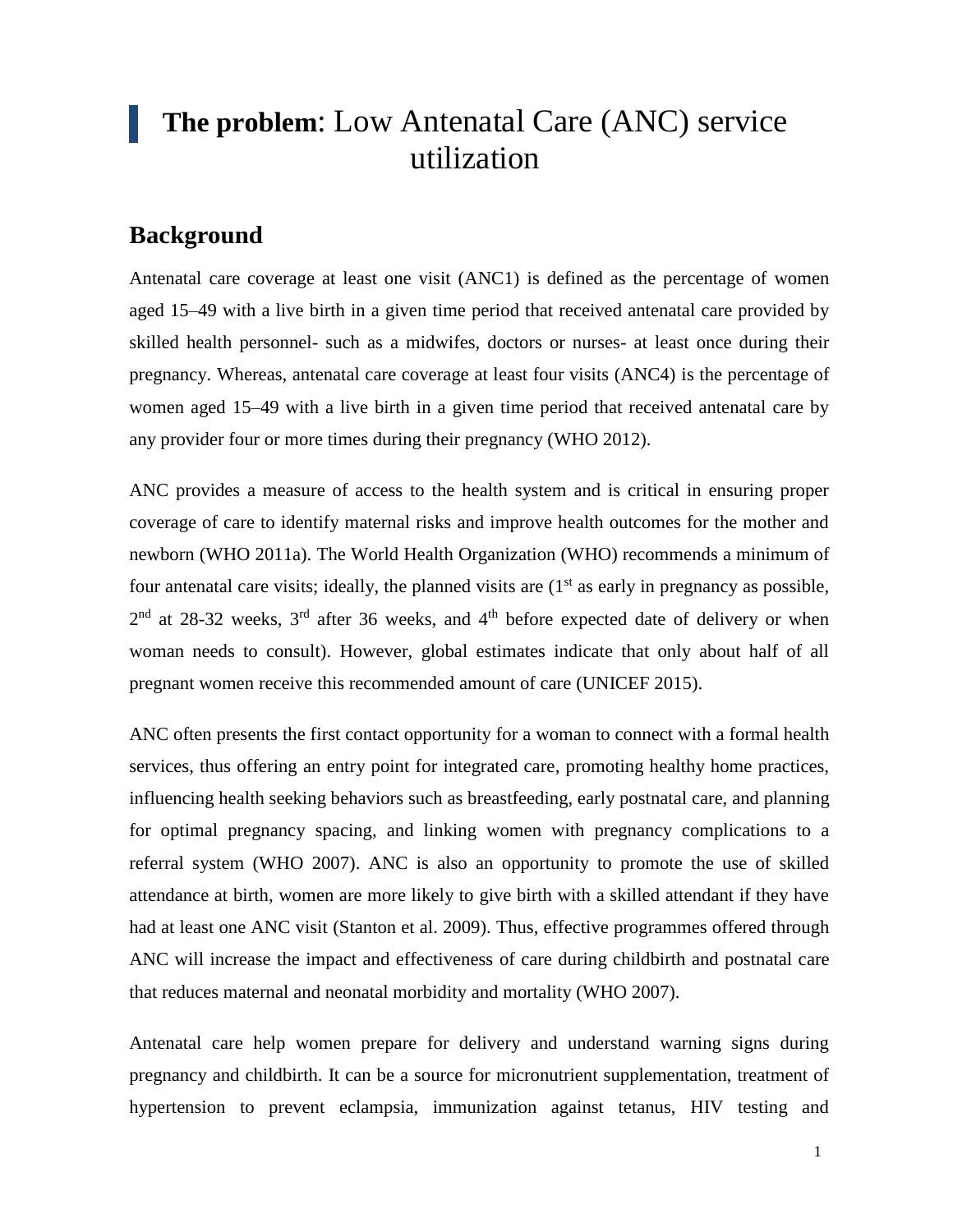medications to prevent mother-to-child transmission of HIV in cases of HIV-positive pregnant women. In areas where malaria is endemic, health personnel can also provide pregnant women with medications and insecticide-treated mosquito nets to help prevent this debilitating, sometimes deadly disease (UNICEF 2015).

The Federal Ministry of Health of Ethiopia has implemented a set of high impact interventions, including antenatal care, skilled birth services and postnatal care with the aim of reducing maternal mortality to 267 per 100,000 live births at the end of 2015. However, although the ANC coverage has shown an increment over the past decade and half, it is still below average. The continuity of service and quality of care is not also optimal as evidenced by low coverage of skilled delivery, tetanus toxoid vaccine uptake, screening for syphilis, utilization of ITN as well as suboptimal uptake of prevention of mother-to-child transmission of HIV (PMTCT) services by pregnant women (FMOH 2015).

The objective of this evidence brief, therefore, is to summarize the best available evidence describing the problem of low coverage of ANC services in Ethiopia and potential solutions for addressing the problem.

# <span id="page-7-0"></span>**How big is the problem?**

In Ethiopia, only 40% of women aged 15-49 with a live birth received ANC1 (at least one visit) from a skilled provider, that is, from a doctor, nurse, or midwife, for their most recent birth (ECSA 2014). This value is much more below the average rates of least developed countries and Sub-Saharan Africa i.e., 74% and 76% respectively. On the other hand, only 32% percent of women with a live birth received ANC4 (at least four visits) during the length of their pregnancy, which is also below the average rates for least developed countries and Sub-Saharan Africa which is 44% and 47% respectively (UNICEF 2015). The figure below illustrates the coverage of ANC1 and ANC4 of Ethiopia compared with the globe.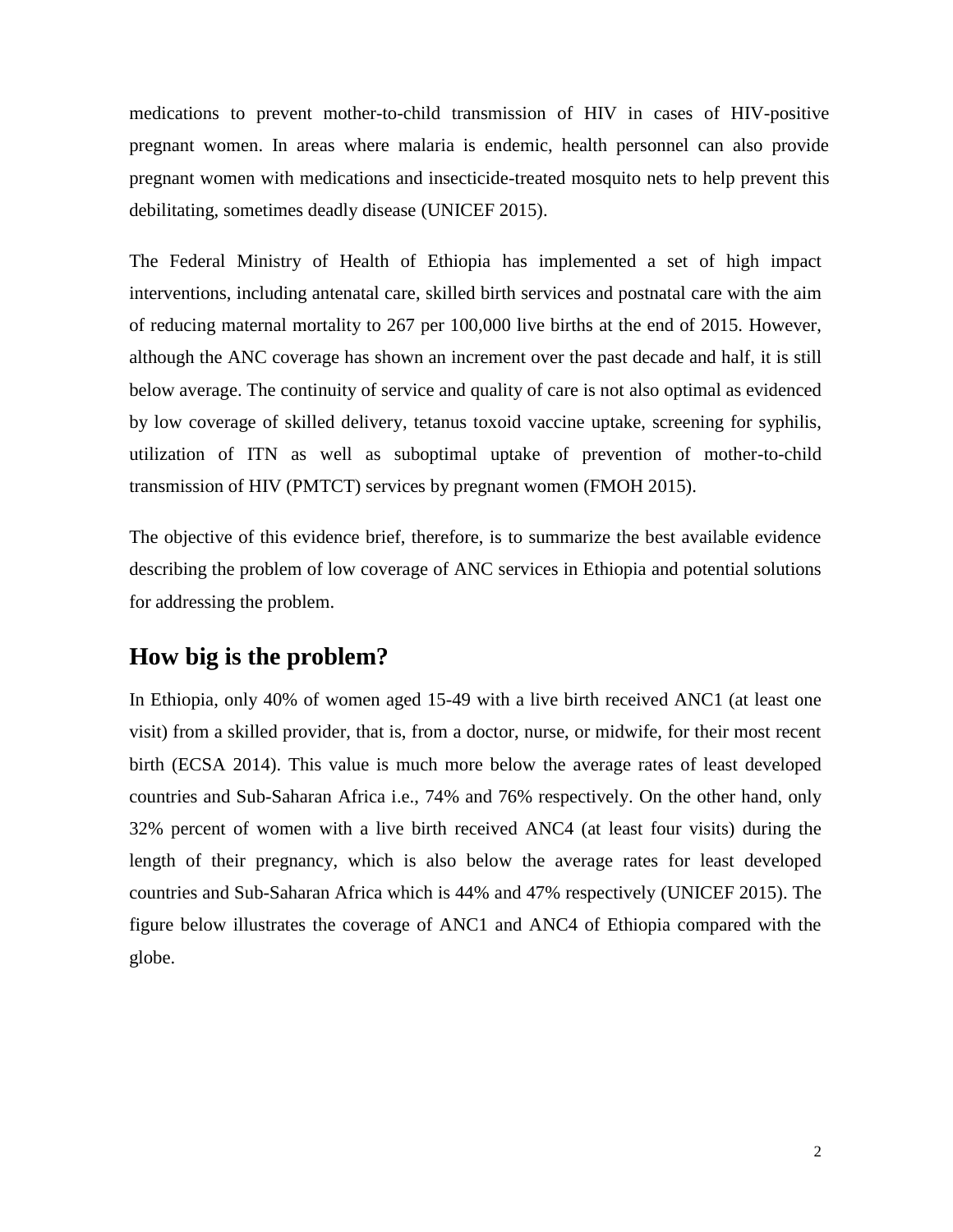

Figure 1: Percentage of women aged 15–49 attended at least once during pregnancy by skilled health personnel (ANC1) and percentage attended by any provider at least four times (ANC4), by Region, 2010–2014.

**Note:** Estimates are based on a subset of countries with available data for the period 2010–2014. The ANC1 analysis includes 98 countries covering 94% of births worldwide, and the ANC4 analysis includes 92 countries covering 66% of births worldwide. Estimates represent data from countries covering at least 50% of regional births (ECSA 2014; UNICEF 2015).

Missing the first visit of ANC increases maternal morbidity and mortality (Bhutta et al. 2005). In Ethiopia, only 17% of pregnant women have attended the first quarter ANC visit, i.e. before the end of twelve weeks of amenorrhea while the rest of pregnant women missed the opportunity of getting early ANC visit (ECSA 2014).

The maternal health indicators from Mini DHS 2014 have a huge gap with the planned five year coverage indicators in the HSTP (2015/16-2019/20) i.e. ANC at least four visit coverage is planned to be 95% at the end 2020 (FMOH 2015) whereas the coverage was 32% in 2014 (ECSA 2014).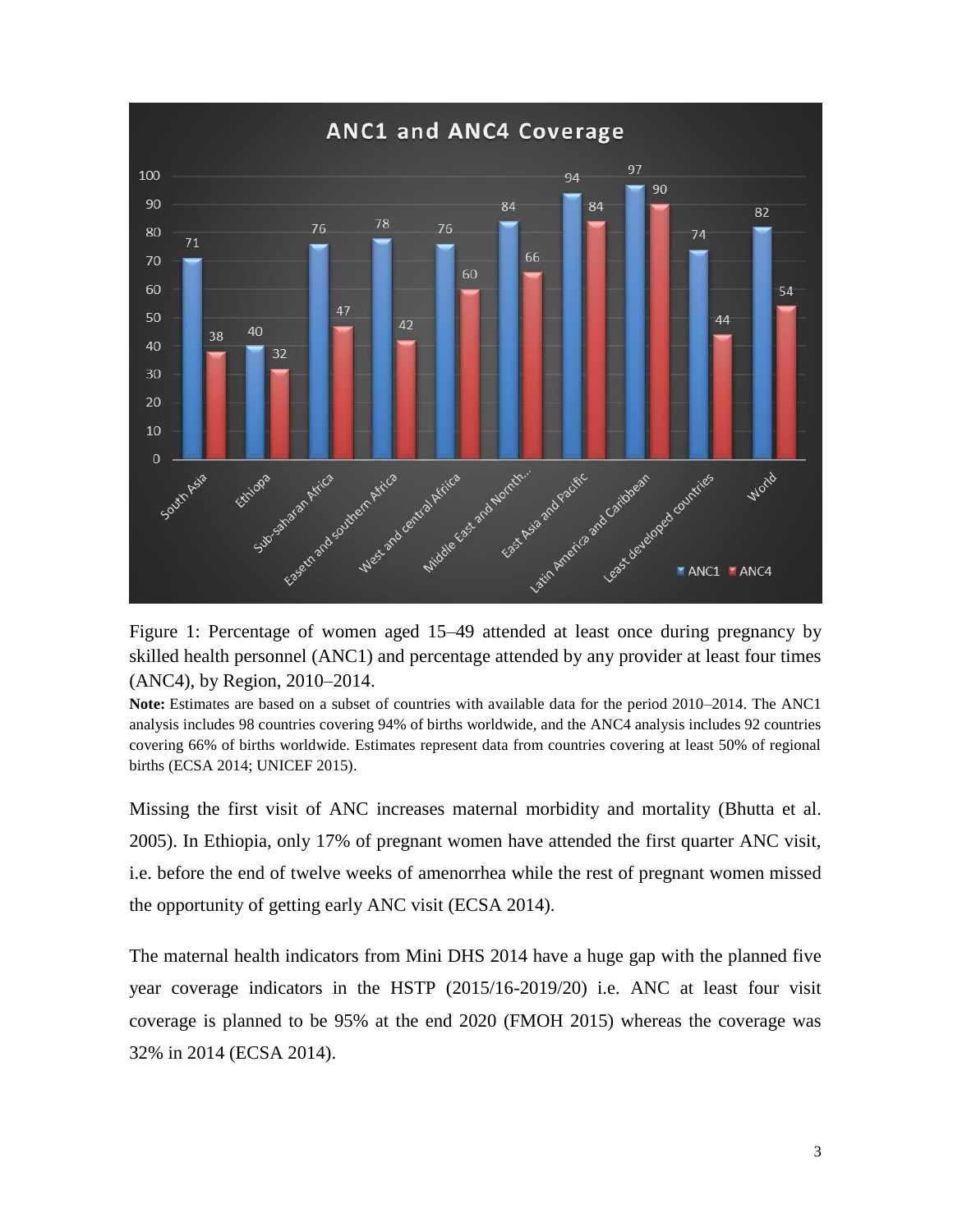An estimated 2.6 million births occur each year in Ethiopia and about 15 percent of pregnant women are estimated to develop life-threatening obstetric complications. Direct obstetric complications account for 85 percent of the deaths as well as many acute and chronic illnesses (FMOH 2014). Thus, Ethiopia is one of the top four countries with number of maternal deaths in the world with 13,000 maternal deaths (4%) next to India, Nigeria and Democratic Republic of the Congo which is 17%, 14%, and 7% respectively of the global maternal deaths reported in 2013 (WHO 2014).

# <span id="page-9-0"></span>**Causes of the problem**

Different studies have indicated the underlying factors that could describe the low level of ANC services in developing countries (The Partnership For Maternal & Child Health 2010). In Ethiopia, the predominant underlying factors can be categorized as 1) Economic barriers, 2) Socio-cultural barriers and Educational status, 3) Access to health services, and 4) Poor quality of ANC services.

## **Economic barriers:**

ANC coverage is lower among women who need it the most: those who are poor, less educated, and living in rural areas. An important barrier is the inability to pay for ANC or the treatment prescribed in ANC, where user fees are in place and safety nets for the poor do not exist (ECSA 2014; The Partnership For Maternal & Child Health 2010). Even when antenatal care was offered free of charge, the cost of transport (sometimes across difficult or dangerous terrain), the loss of women's labor to the family, and the possibility of having to pay for additional medicines and diagnostic services render attendance impossible (Finlayson & Downe 2013).

In Ethiopia public health facilities are supposed to provide free maternity services by policy since 2005; But in reality, mothers paid an average of 126 ETB to get ANC services from public health facilities excluding health posts (EPHI 2014). According to another study done by Ethiopian Health and Nutrition Research Institute (EHNRI), in 2012, among mothers attending ANC services 43% mothers claimed that the cost of transportation is tolerable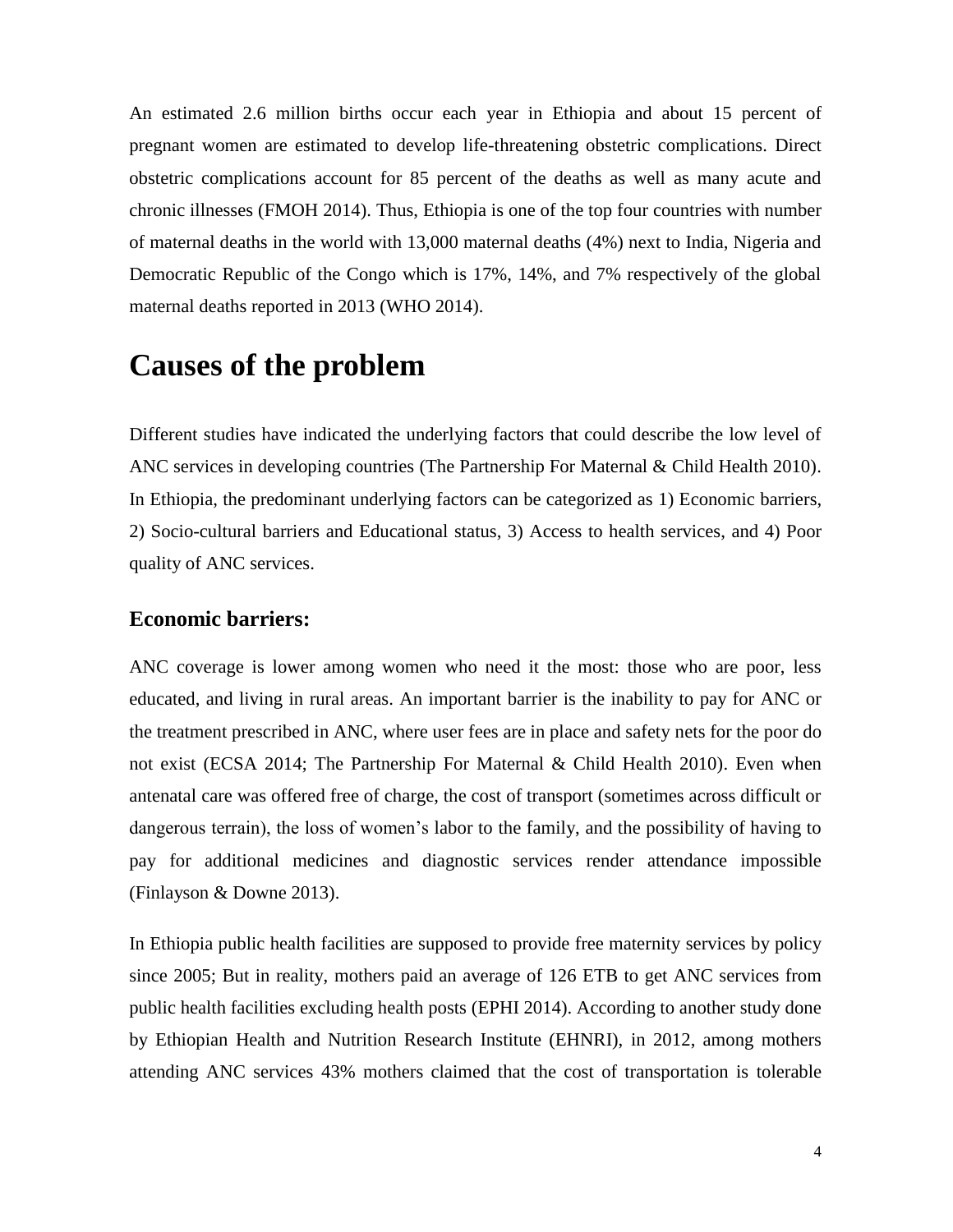while 29% mothers claimed that the cost of transportation is expensive (EHNRI 2014). As a result, pregnant mothers may not seek care due to associated costs.

In the recent Demographic and Health Survey in Ethiopia, 77% of mothers in the highest wealth quintile received antenatal care from skilled provider compared to the 24% for the lower wealth quintile (ECSA 2014).

#### **Socio-Cultural barriers:**

Pregnancy is considered as a physiologically healthy and also perceived as a natural process of life, therefore; women, families and communities may underestimate the importance and utilization of ANC (Finlayson & Downe 2013; The Partnership For Maternal & Child Health 2010). Studies in Ethiopia have also supported this evidence. About seven women in every ten stated that pregnancy is a natural phenomenon which needs no health facility visits. More than three in every ten women indicated lack of knowledge about the service as a reason for ANC non-attendance (Gedefaw et al. 2014). Tura (2009) has found that among the ANC non users, lack of awareness was mentioned by 51.4% and absence of health problems during pregnancy by 40.9%. Qualitative data also showed that "*ANC is not well utilized as expected because of low awareness of the community about its importance or the absence of health problem*" (Tura 2009).

A literature review looking at cultural barriers to seeking maternal health care in Ethiopia, found that many women were not aware of the risks of pregnancy, pregnancy danger signs or when to begin ANC (Aliy.J & Hailemariam.D 2012). Most women prefer to wait three or four months before confirming their pregnancy and sharing the news with others. Husbands may also discourage their wives from discussing their pregnancies as they believe it is a private matter. Many of these women only attended ANC because they felt sick or were persuaded by family members. These factors delay mothers' first visit of ANC which often means they will attend less than the recommended four times visit (BBC Media Action 2012).

In addition, the Mini Demographic Health Survey also indicated 46% of births did not take place in a health facility because mothers did not think it was necessary, and 33% of mothers stated that giving birth at health facilities is not customary; which could be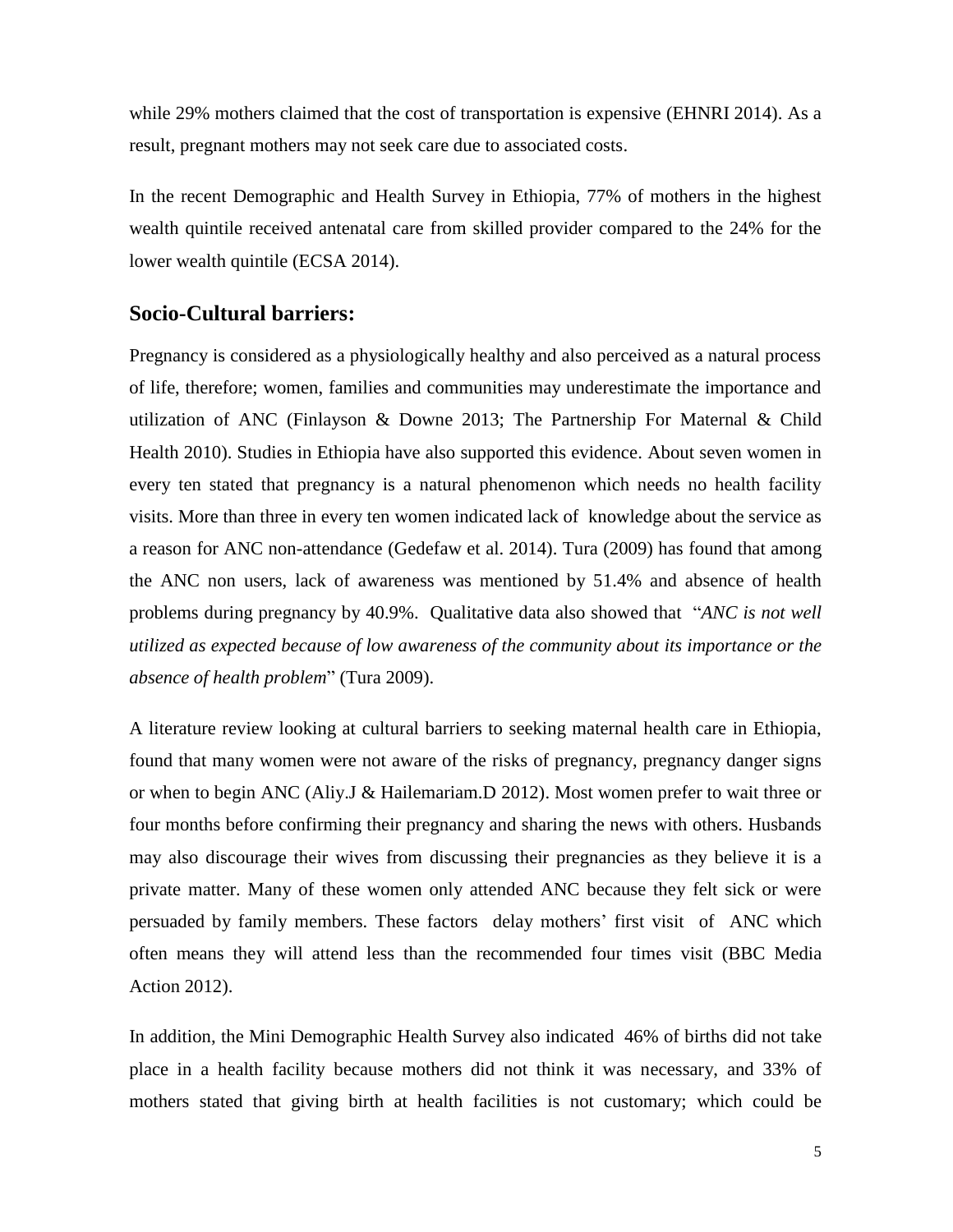additional factors for low utilization of ANC. Age of a mother was also associated with skilled antenatal care; antenatal care from skilled provider is more common among pregnant mothers aged <20 (45%) followed by mothers aged 20-34 (43%) and the age group of 35-49 (31%) (ECSA 2014).

Other local studies have also strengthened the results of the Demographic and Health Survey. A study in southern and central Ethiopia found that women who have exposure to media and who are literate, women with low or no parity and women with planned pregnancy are more likely to use ANC (Regassa 2011; Zegeye et al. 2013; Tewodros et al. 2009).

#### **Educational status**

According to the recently held Ethiopian Mini Demographic Health Survey (ECSA 2014), education has a direct link whether pregnant women receive skilled antenatal care. Skilled antenatal care increases from 30% among women with no education to 96% among women with more than secondary education. Another local study also supports the above findings, 78.5% of women with primary education and 86% with secondary education received ANC while only 52% of illiterate women received ANC from skilled provider (Assfaw & Sebastian 2010).

#### **Access to health services**

A national study done by Ethiopian Health and Nutrition Research Institute (EHNRI) in 2012 showed that distance from home to health facility and absence or shortage of transportation are among causes for not attending ANC services. According to the study more than 56% of the mothers attending ANC services did not use transportation to come to health facilities. With respect to the average time taken on foot from home to facility, 20% of the participants reported it takes more than half an hour to reach the health facility. Regarding the clients' perception of distance from home to facility, the study revealed that about 25% of the participants perceived health facilities are too far and with little or no transportation (EHNRI 2014).

According to the Mini Demographic Health Survey (ECSA 2014), distance or lack of transportation (21%) was the main reason not to attend delivery in a health facility which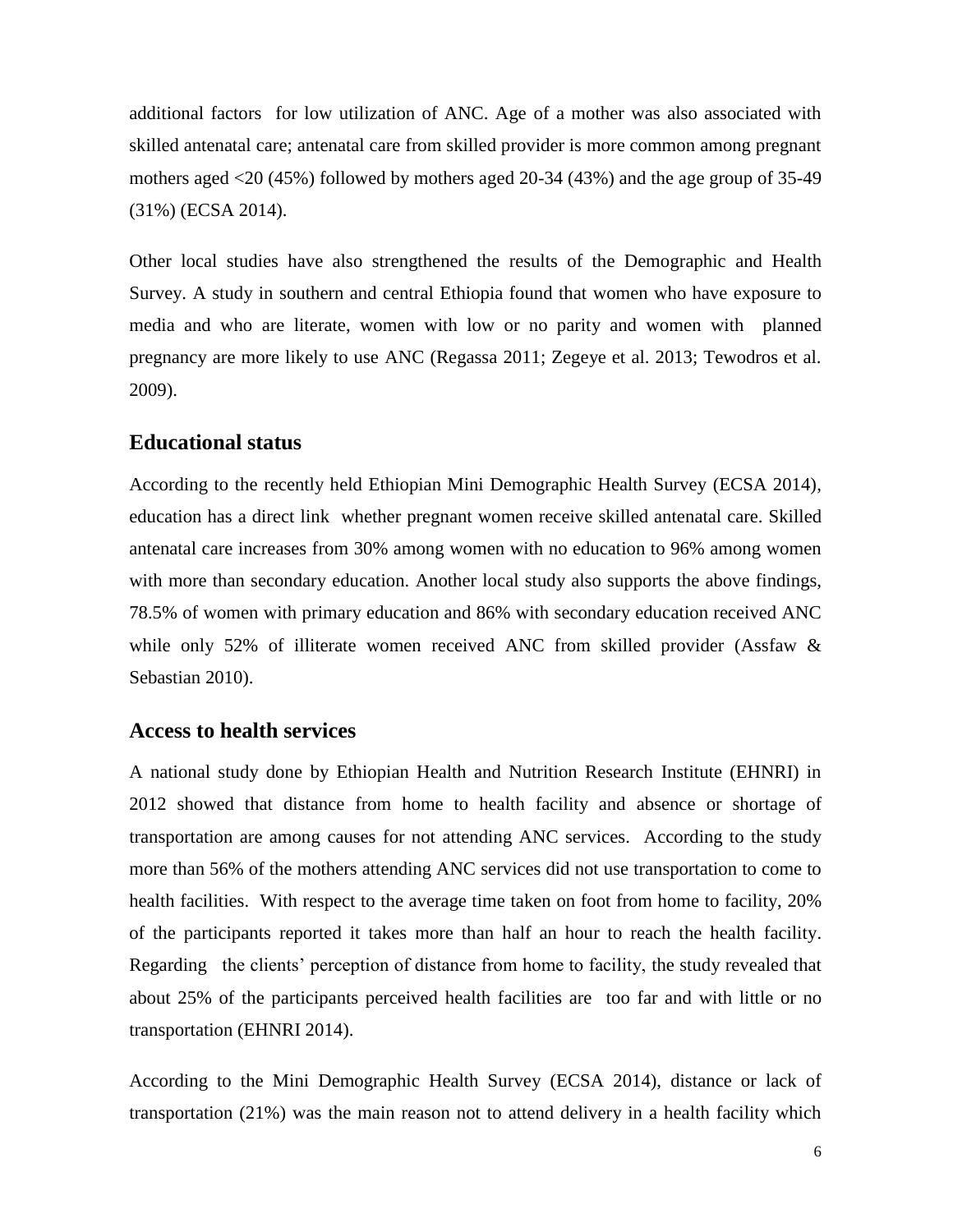could be also the reason for not attending ANC services considered as a natural phenomenon by the community.

## **Poor quality of ANC services**:

To provide quality of care, ANC services need guidelines, appropriately trained providers, and certain supplies and equipment. The Ethiopian Service Provision Assessment Plus 2014 identified the gaps in the quality of ANC services. There is also a complaint by the clients as they perceived a long waiting time to see their provider (16%) in all health facilities excluding the health posts and this was more common in the hospitals (EPHI 2014). A local study conducted in North West Ethiopia also indicated as 40% of women did not receive an explanation about their health status, and 49% felt that as they were not listened by their health providers (Desalegn 2014).

Another study conducted in Northern Ethiopia showed perception of poor quality ANC service is higher among women who had visited public institutions (42.6%) compared to private (10.2%) which could be a barrier for not utilizing the service (Fesseha 2014).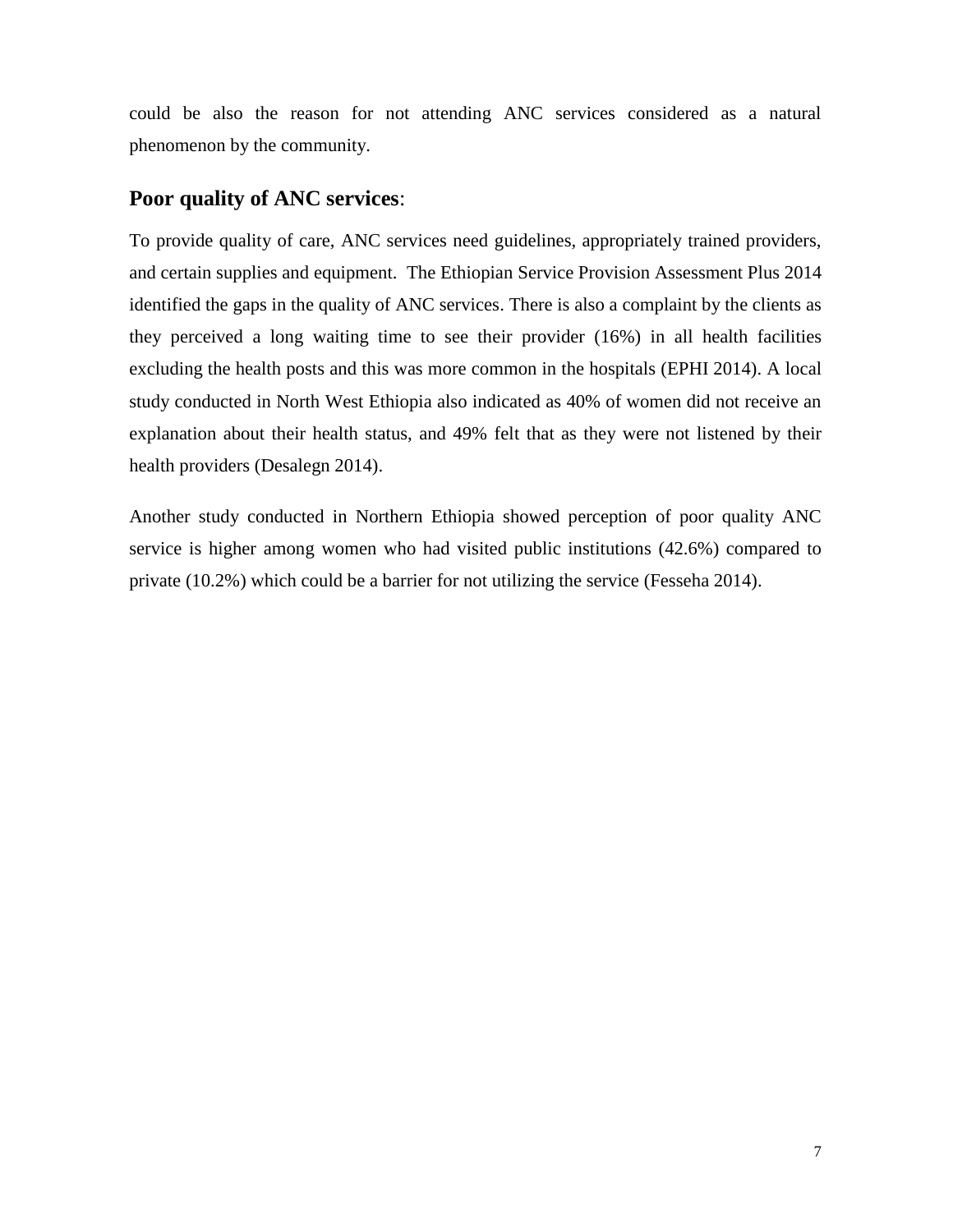# <span id="page-13-0"></span>**Policy options**

The reduction of maternal mortality in Africa lies in the optimal implementation of the continuum of interventions geared at improving the quality and accessibility of health care services (Bhutta et al. 2005; Brouwere et al. 2008).

Health Sector Transformation Plan (HSTP) of the Ethiopian Federal Ministry of Health addresses issues related to focused antenatal care with at least four visits per pregnancy as a mainstream at all service delivery levels with a target to increase the proportion from 68% to 95%at the end of 2020 (FMOH 2015). However, according to the Ethiopian Mini DHS (2014) the ANC coverage with at least four visits is only 32%, not 68%. Achieving the above target given the trend of ANC coverage of at least four visits in the last four Consecutive HSDPs is difficult and needs integrated and innovative approaches.

Therefore, we propose three options addressing physical, socio-cultural and financial barriers for ANC utilization. These options are 1) Behavior Change Communication (BCC) campaign for socio-cultural barriers 2) mHealth for physical and socio-cultural barriers and 3) Conditional Cash Transfer for financial barriers.

# *Policy option 1:*

## **Behavioral Change Communication (BCC) campaign**

Behavioral Change Communication (BCC) is a process that motivates people to adopt and sustain healthy behaviors and lifestyles. Sustaining healthy behaviors usually requires a continuing investment in BCC as part of an overall health program. Many health and development programs use behavior change communication (BCC) to improve people's health and wellbeing, including family planning and reproductive health, maternal and child health, and prevention of infectious diseases (Salem et al. 2008).

BCC interventions are increasingly seen as the key interventions for addressing social and cultural barriers and achieving goals laid out for health programs (Noar et al. 2009).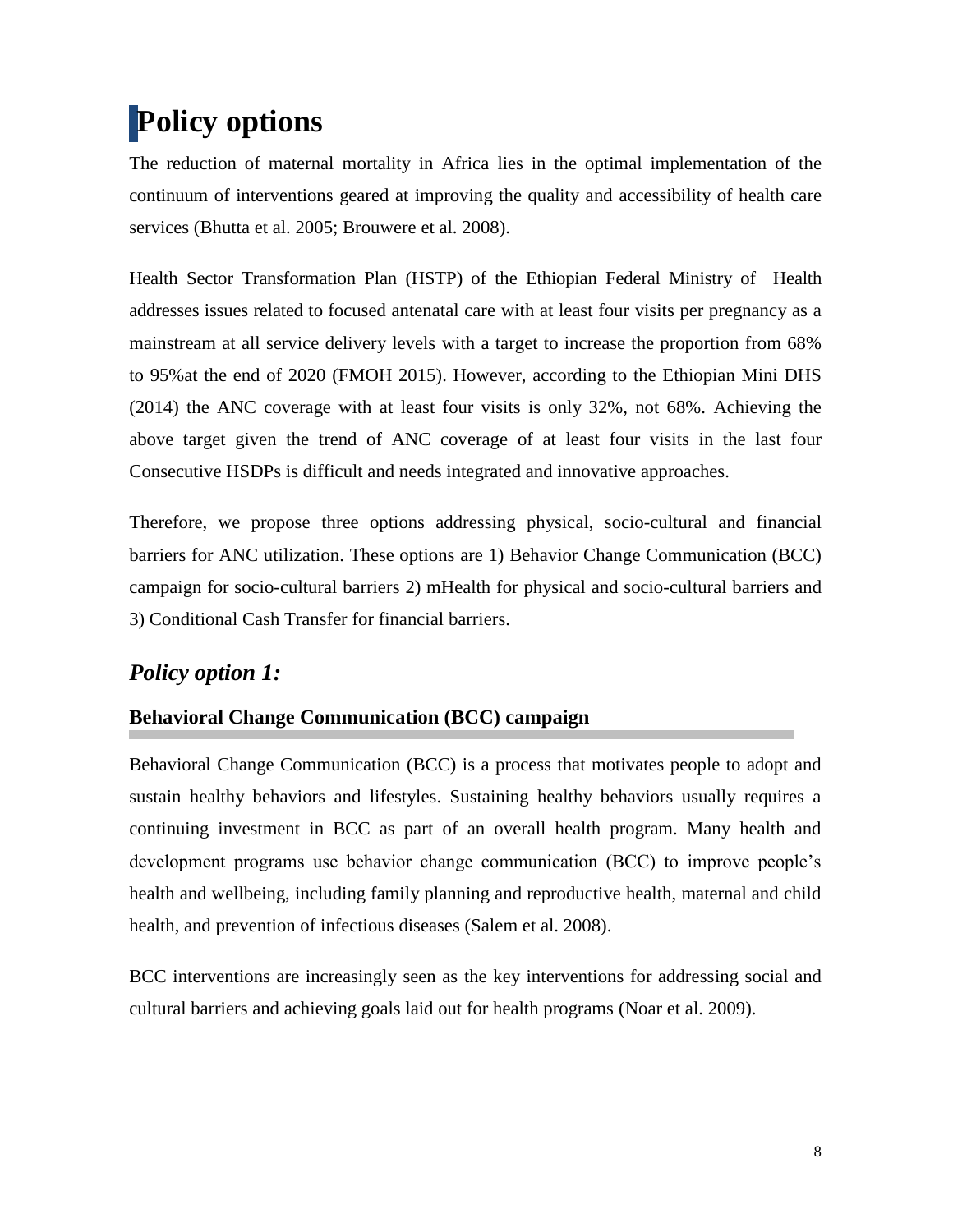#### **Current practice in Ethiopia:**

Involvement and empowerment of communities has been the major driver of health improvement in Ethiopia. The process of engaging communities has gathered momentum when the health extension programme was started. The practice of innovation diffusion and behavior change communication using model families and tapping into the cultural and social networks such as the coffee ceremony has helped the country register remarkable progresses in many health programs and consolidated the community engagement in health interventions (FMOH 2015).

Social and Behavioral Change Communications (SBCC) campaigns to prevent HIV/AIDS and Tuberculosis, combat the devastating effects of malaria, and other communicable and non-communicable diseases are being implemented as a pilot project in Ethiopia through different governmental and non-governmental organizations with the support from the U.S. Agency for International Development, USAID (HC3-Ethiopia 2015; JSI 2015).

#### **Impacts of BCC:**

We were not able to find a systematic review on impacts of BCC campaign in improving ANC service utilization. However, there are established experiences of BCC campaign for the additional utilization of ANC services by pregnant women from low and middle income countries like Cambodia and Indonesia.

Cambodia has the practice of BCC campaign for antenatal care with in the first month of missing a period in 2009. After the campaign, ANC visits increased from 69 to 89%, delivery by Skilled Birth Attendants from 44 to 71% and delivery in health facilities from 22 to 53%, the proportion of pregnant women completing all four recommended ANC visits almost doubled, while the proportion of pregnant women receiving 90 iron folate tablets also increased significantly. Given the positive results of the campaign in improving ANC coverage, Cambodia is using the approach to implement a communication campaign for appropriate care-seeking for pneumonia and improving complementary feeding practices in the country (UNICEF 2013).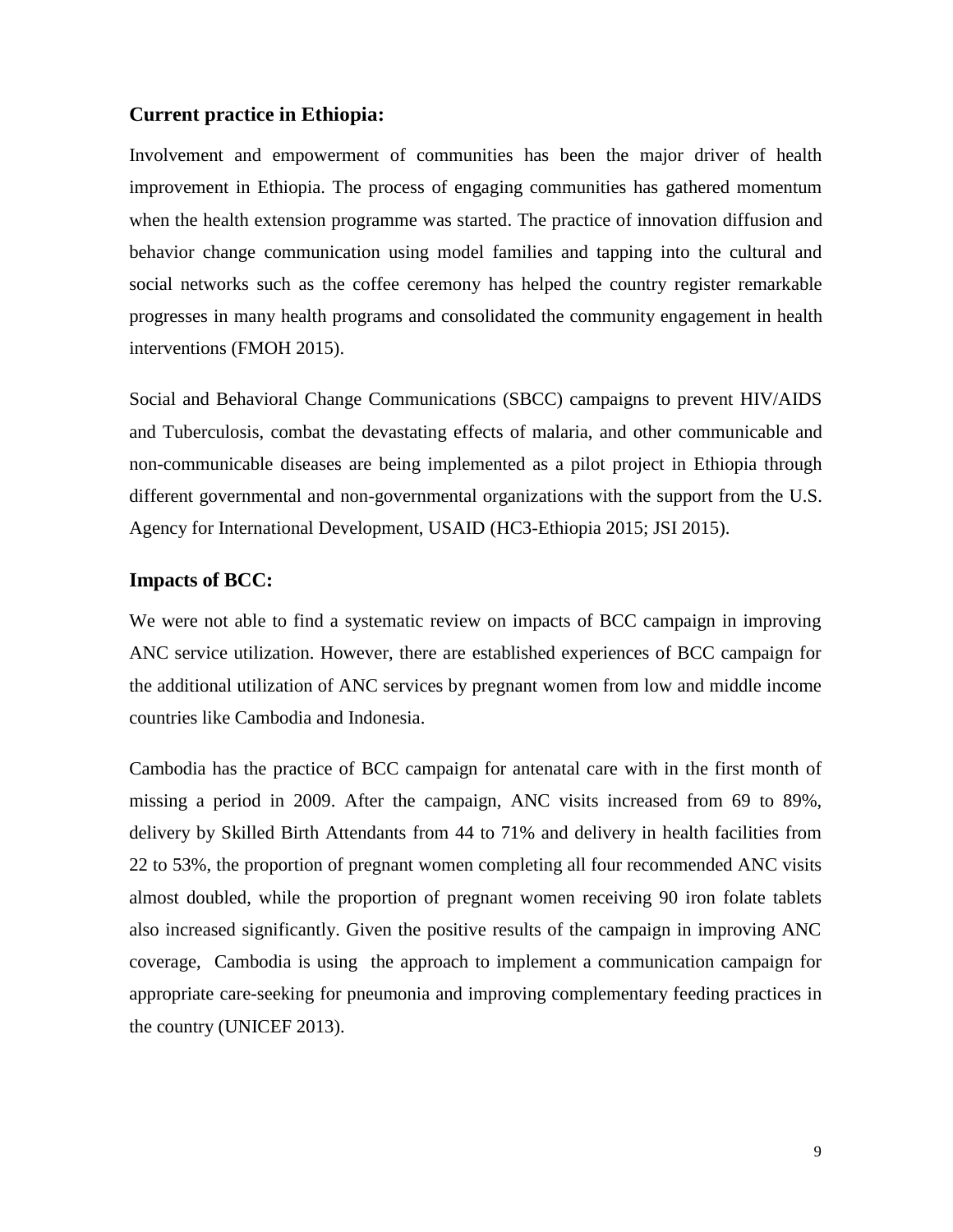The BCC campaign called SIAGA campaign was also implemented in Indonesia in 2001. After the campaign about 90 percent of women respondents reported accessing antenatal care four or more times during their pregnancy (Sood et al. 2004).

*BCC campaign might increase utilization of health services by pregnant mothers.*

#### **Applicability, Equity, Economic Considerations, and Monitoring and Evaluation**

#### **Applicability:**

There is no sufficient data that BCC campaigns could work in all low and middle income countries except the pilot studies. However, with appropriate adaptations to local contexts, in the channels used and the message, this targeted approach to behavioral change can be used to increase demand for a number of essential maternal and newborn health interventions especially in the rural setting where socio-cultural influences are related to the health service utilization (UNICEF 2013). Considering the second generation HEWs and strong Health Development Army (HDA), there is a good opportunity to apply BCC in Ethiopia. Social and Behavioral Change Communications (SBCC) campaigns to prevent HIV/AIDS and Tuberculosis, combat the devastating effects of malaria, and other communicable and non-communicable diseases showed favorable results though it is too early to make conclusions.

#### **Equity:**

There is insufficient evidence that BCC campaigns increases equity. However, since BCC campaigns often focuses on appropriate means of communication strategy which are tailored to the local contexts it is likely that the rural population including the pastoralist communities can be benefited. Thus BCC campaign has a potential to increase equity especially if it is integrated in all aspects of the health system

#### **Economic Considerations:**

There is limited evidence on cost-effectiveness of BCC Campaigns. However, communication resources can be focused towards the most effective channels or leverage points to increase the probability of sustaining the efforts over time (USAID 2014). Furthermore, assessment of the cost-effectiveness of BCC and using mass media-based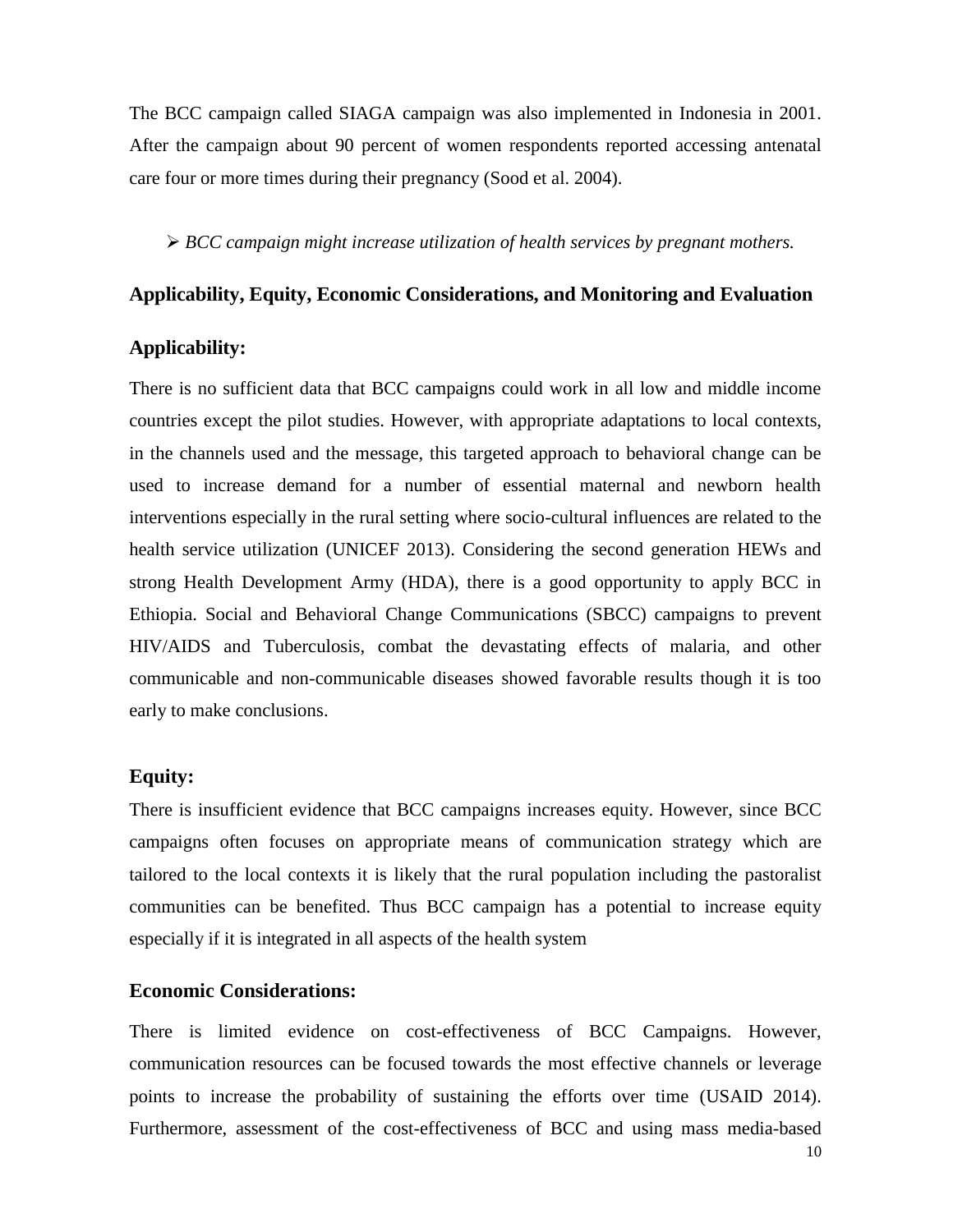strategies to influence use of health services should include an analysis of the costs of the interventions, as well as of effects implied by the changes induced in patterns of care.

#### **Monitoring and Evaluation:**

There is limited data on cost-effectiveness, sustainability, and scalability of BCC interventions. Thus there is a need for monitoring and evaluation of BCC interventions in terms of reach and effectiveness among intended audiences (Agrawal & Aruldas 2014).

## *Policy option 2:*

#### **Mobile Health (mHealth)**

Though there is no standardized definition for mHealth, WHO defines mHealth or mobile health as an area of electronic health (eHealth) involved in provision of health services and information via mobile technologies, such as mobile phones, patient monitoring devices, personal digital assistances (PDAs), and other wireless devices. mHealth involves the use of mobile phone's core utility of voice and short messages service (SMS) as well as more complex functionalities and applications including general pocket radio service (GPRS), third and fourth generation mobile telecommunications(3G and 4G systems), global positioning system(GPS), and Bluetooth technology (WHO 2011b).

Currently there is growing enthusiasm for mHealth interventions and it has been argued that there is huge potential for mHealth interventions to have beneficial effects on health service delivery process, especially in resource poor setting (Vital Wave Consulting 2009). Mobile health technologies have the potential to reduce professional isolation especially in rural areas and to provide ongoing support to health care workers as well as citizens. It might also increase the access to health care and health related information, particularly for hard to reach populations i.e., addresses physical barriers (WHO 2008b).

#### **Current Practice in Ethiopia**

Ethiopia is one of the countries in Africa holding its national telecom, Ethio Telecom (ETC), a monopoly on all telecom services including fixed, mobile, internet and data communications. With a population of almost 90 million, Ethiopia is Africa's second most populous country. The country's mobile penetration rate remains one of the lowest in the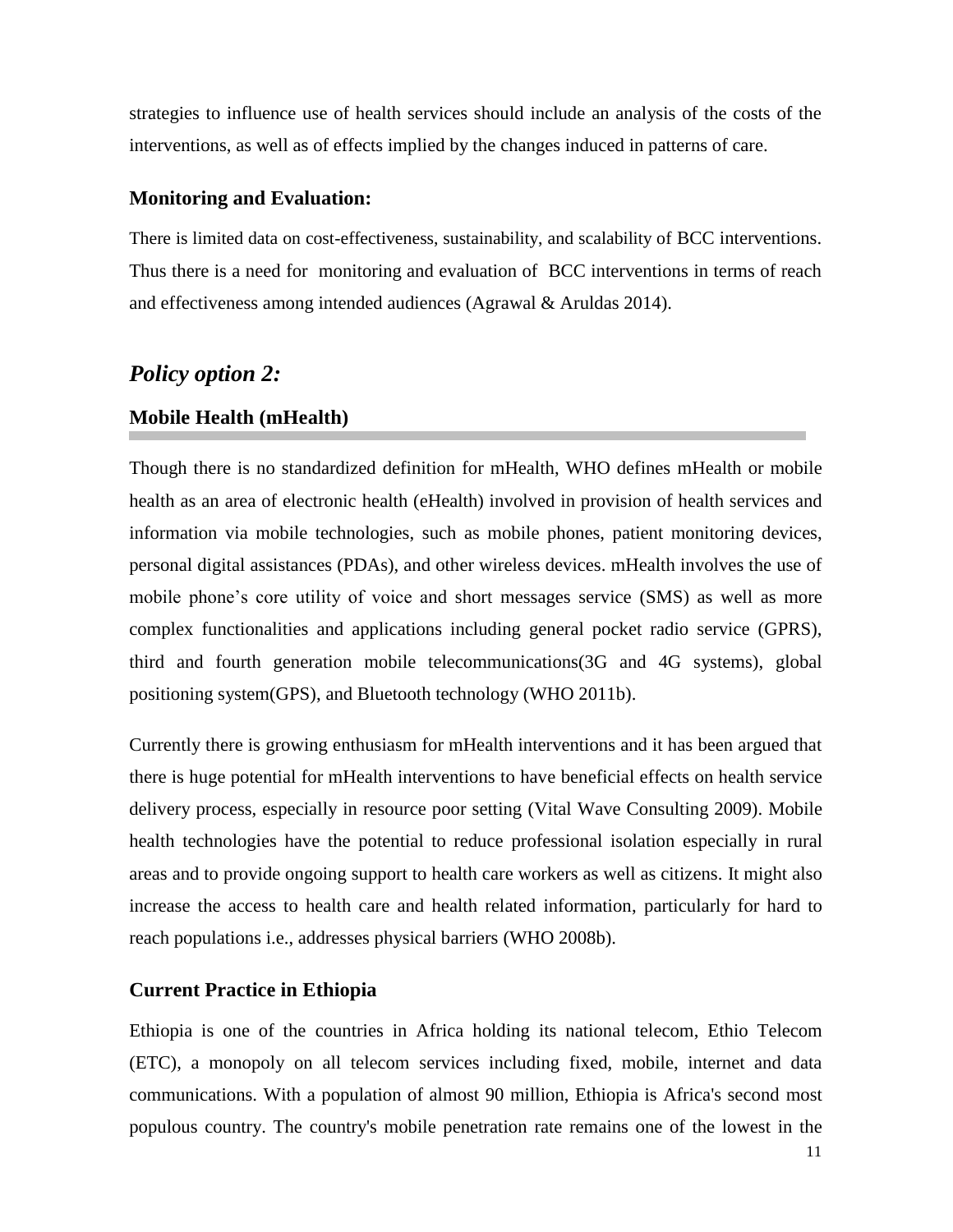world which is 34% at the end of 2014. However, mobile penetration is rising as it is the only viable telecoms option in many areas (Lange 2015).

Health Extension Workers (HEWs), the front-line workers in the country's health system, interact with communities and families as well as other actors in the health system, and as such they have a variety of information and communication needs, many of which could be addressed by mobile or electronic health tools. Ethiopia has employed more than 38,000 HEWs since 2003. Unlike the general population, nearly 90 percent of these health workers have mobile phones (Vital Wave Consulting 2011).

While innovative mHealth projects have been launched in Ethiopia and other low-income countries (such as sending reminders using voice or SMS messages, use of mobile devices for health related data collection and reporting) in the past years, many have been short-term or have covered a limited geography. The Ethiopian Federal Ministry of Health (FMoH) has identified the need to develop a scalable and comprehensive mHealth platform and strategy that could meet long-term needs and strengthen the primary health care system through the HEWs (Vital Wave Consulting 2011).

#### **Impacts of mHealth**

We could not find a systematic review dealing with ANC attendance as a direct outcome of mHealth intervention. However, a systematic review by (Gurol-Urganci et al. 2013) on the impact of mobile messaging reminders for attendance of health care appointments has shown a positive effect on uptake of health care appointments (Table 1).

*Mobile phone interventions probably increase attendance of health care services.*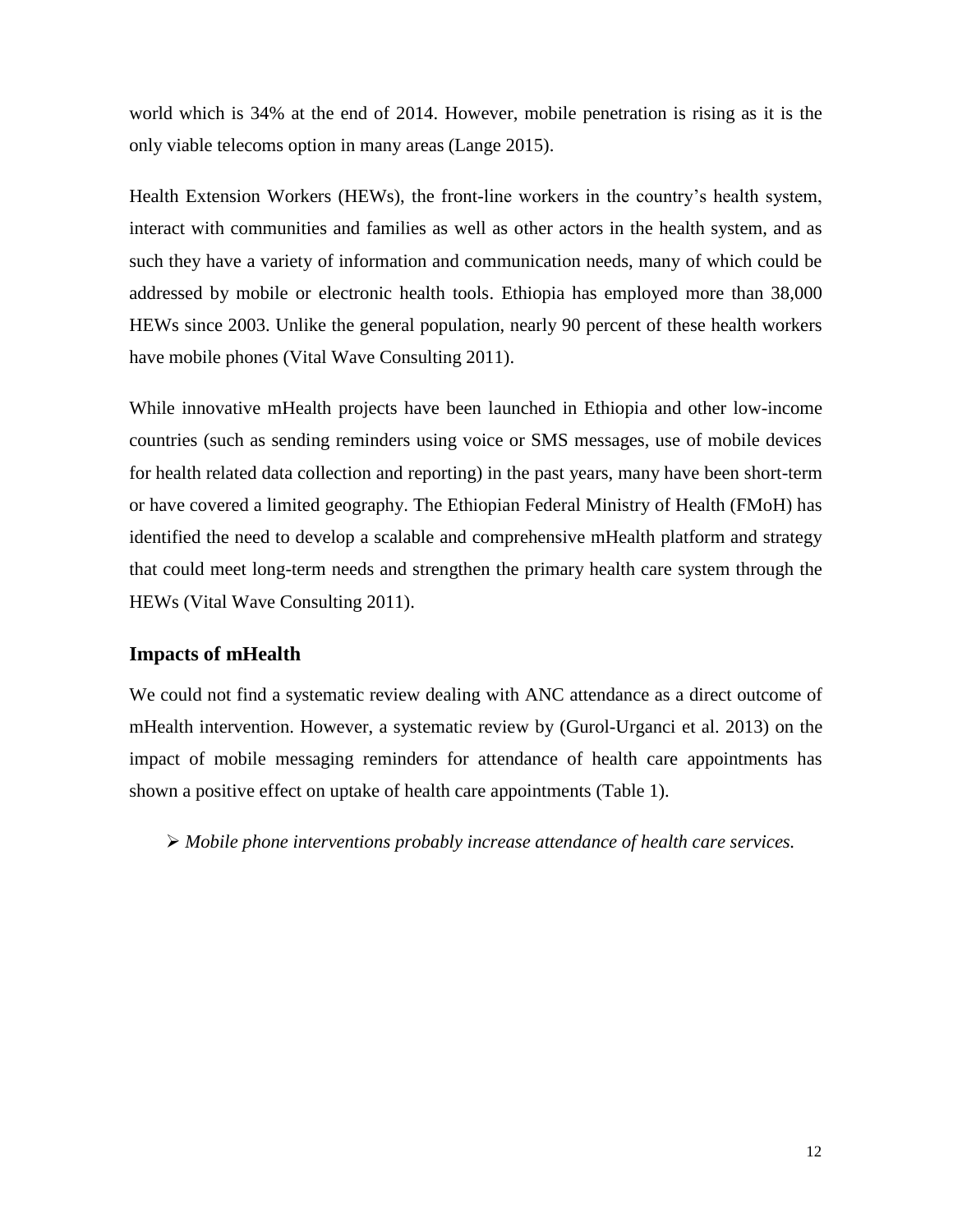# **Table 1: Mobile phone messaging reminders for attendance at healthcare appointments**

Patient or population: Patients with healthcare appointments

**Setting**: All settings (Primary, hospital, community, outpatient)

**Intervention**: Mobile phone text message reminders

**Comparison**: No reminders

| <b>Out comes</b>       | <b>Illustrative comparative Risks*</b>                                                          |                         | <b>Relative effect</b>    | No of               | <b>Quality of the</b> |
|------------------------|-------------------------------------------------------------------------------------------------|-------------------------|---------------------------|---------------------|-----------------------|
|                        | $(95\% \text{ CI})$                                                                             |                         | $(95\% \text{ CI})$       | <b>Participants</b> | evidences             |
|                        | <b>Corresponding risk</b><br><b>Assessment</b>                                                  |                         |                           | (studies)           | (GRADE)               |
|                        | risk                                                                                            |                         |                           |                     |                       |
|                        | No reminders                                                                                    | Mobile phone text       |                           |                     |                       |
|                        |                                                                                                 | message reminders       |                           |                     |                       |
| <b>Attendance rate</b> | 678 per 1000                                                                                    | 773 per 1000            | <b>RR 1.14</b>            | 5841                | $\bigoplus\bigoplus$  |
| at health-care         |                                                                                                 | $(698 \text{ to } 854)$ | $(1.03 \text{ to } 1.26)$ | (7 studies)         | moderate a,b          |
| appointments           |                                                                                                 |                         |                           |                     |                       |
| <b>Other outcomes</b>  | None of the included studies reported on health outcomes, costs, user evaluation of the         |                         |                           |                     |                       |
|                        | intervention, user perception of safety, potential harms or adverse effects of the intervention |                         |                           |                     |                       |

\*The basis for the **assumed risk** (e.g. The median control group risk across studies) is provided in footnotes. The **corresponding risk** (and its 95% confidence interval) is based on the assumed risk in the comparison group and the **relative effect** of the intervention (and its 95% CI).

**CI**: Confidence interval; **RR**: Risk ratio

GRADE Working Group grades of evidence:

(**High quality**): Further research is very unlikely to change our confidence in the estimate of effect.

(**Moderate quality**): Further research is likely to have an important impact on our confidence in the estimate of effect and may change the estimate

(**Low quality)**: Further research is very likely to have an important impact on our confidence in the estimate of effect and is likely to change the estimate.

(**Very low quality**): We are very uncertain about the estimate.

<sup>a</sup> Unclear risk of bias for several categories in the included studies.

<sup>b</sup> In one study the unit of analysis was appointment rather than the individual participant which may have resulted in clustering of data.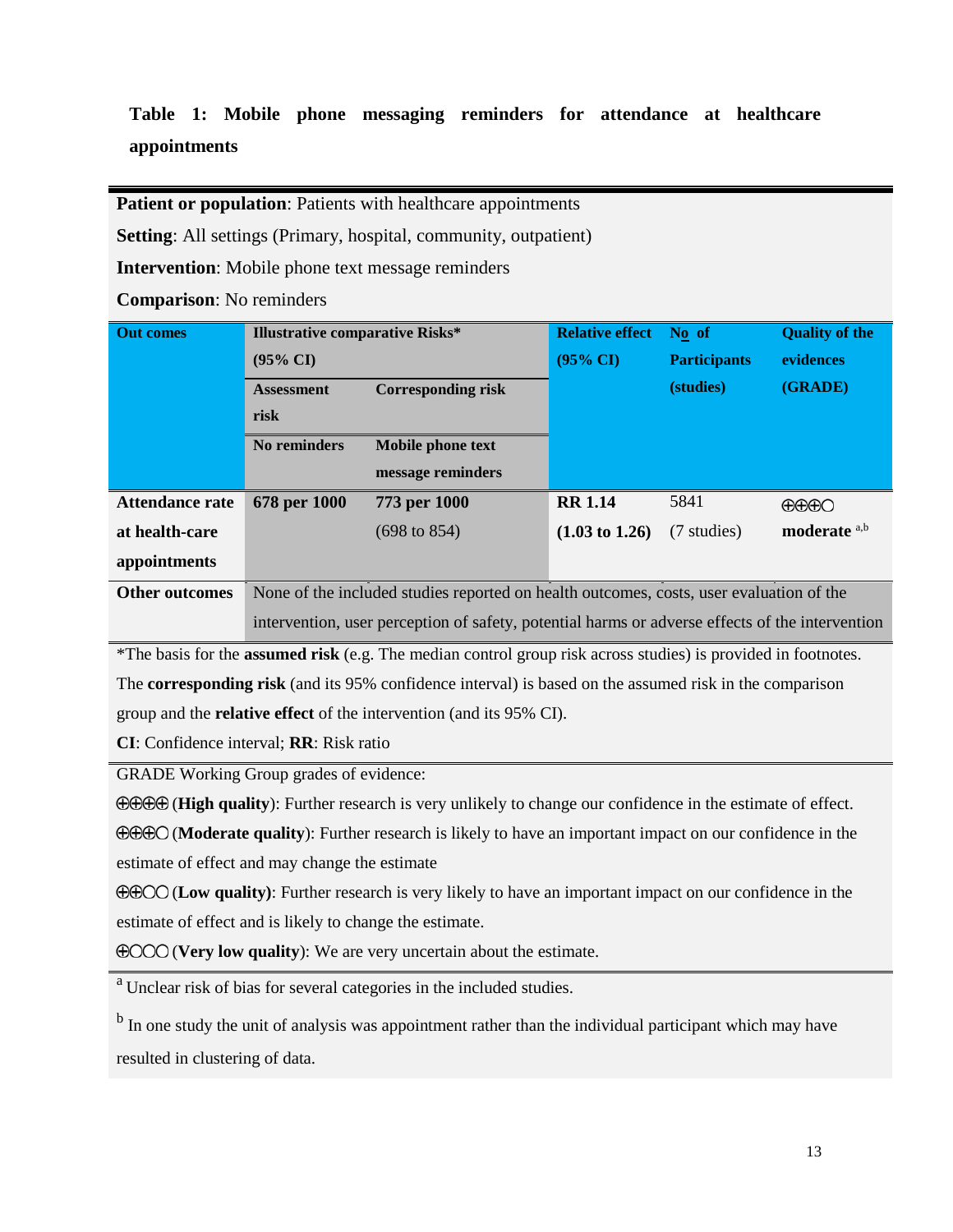# **Applicability, Equity, Costs, Monitoring and Evaluation**

# **Applicability**

There is a growing evidence for the applicability of mHealth interventions in low and middle income countries (LMICs), particularly in improving treatment adherence, appointment compliance, data gathering, and developing support networks for health care delivery. However, the quantity and quality of the evidence is still limited in many respects. Therefore, in all application areas, it remains a need to take small pilot studies to full scale, enabling more rigorous experimental and quasi-experimental studies to be undertaken in order to strengthen the evidence base (Hall et al. 2014).

# **Equity**

There is currently insufficient evidence whether mHealth increases equity (Jennings  $\&$ Gagliardi 2013).

## **Economic Considerations**

There is limited data on cost-effectiveness of mHealth interventions (Agarwal et al. 2015).

# **Monitoring and Evaluation**

Although the level of mHealth utilization is growing in countries, evaluation of those activities is very low (12%). The low levels of evaluations reported are a reflection that mHealth is still growing and the process of evaluation may still not be considered a priority at this stage (World Health Organization, 2011b). Therefore, there is a need for monitoring and evaluation of cost-effectiveness, and health outcomes including equity of mHealth (Gurol-Urganci et al. 2013).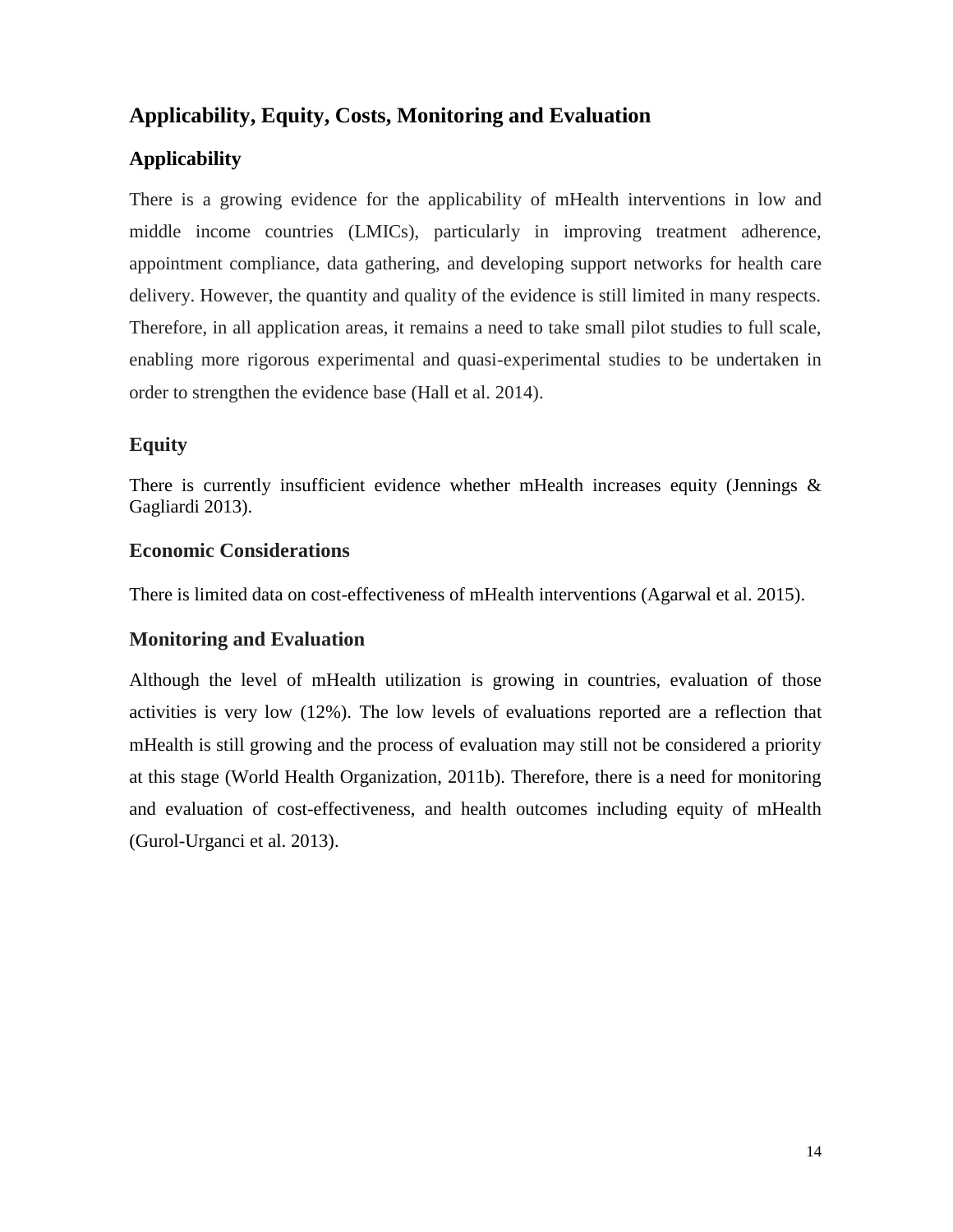## *Policy option 3:*

#### **Conditional Cash Transfer (CCT)**

Conditional Cash transfers (CCTs) are programs that transfer cash, generally to poor households, on the condition that those households make pre-specified investments in the human capital. Health and nutrition conditions generally require periodic checkups, growth monitoring, and vaccinations for children less than 5 years of age; antenatal care for mothers and attendance by mothers at periodic health information talks (Fiszbein & Schady 2013). The purpose of CCT is to make a positive impact on the recipients' health, education or other socio-economic wellbeing based on the condition applied. The conditions are in turn often designed to target certain groups within the poor population rather than everyone (WHO 2008a).

Countries have been adopting or considering adoption of CCT programs at a prodigious rate. Virtually every country in Latin America has such a program. Elsewhere, there are large-scale programs in Bangladesh, Indonesia, and Turkey, and pilot programs in Cambodia, Malawi, Morocco, Pakistan, and South Africa, among others. In some countries, CCTs have become the largest social assistance program, covering millions of households, as is the case in Brazil and Mexico. CCTs have been hailed as a way of reducing inequality, especially in the very unequal countries like in Latin America; helping households break out of a vicious cycle whereby poverty is transmitted from one generation to another; promoting maternal and child health, nutrition, and schooling; and helping countries meet the Millennium Development Goals (Fiszbein & Schady 2013). This option aims to provide money to each mother coming for ANC visits.

#### **Current situation In Ethiopia:**

Conditional cash transfer is not yet practiced for mothers attending antenatal care in Ethiopia. However, Public health facilities are supposed to provide free maternity services including ANC services by policy since 2005 (FMOH 2010). But, in reality clients are paying an average of 113 Ethiopian Birr for the ANC service they receive at health facilities. This service fee is higher in government health facilities than in private ones (EPHI 2014).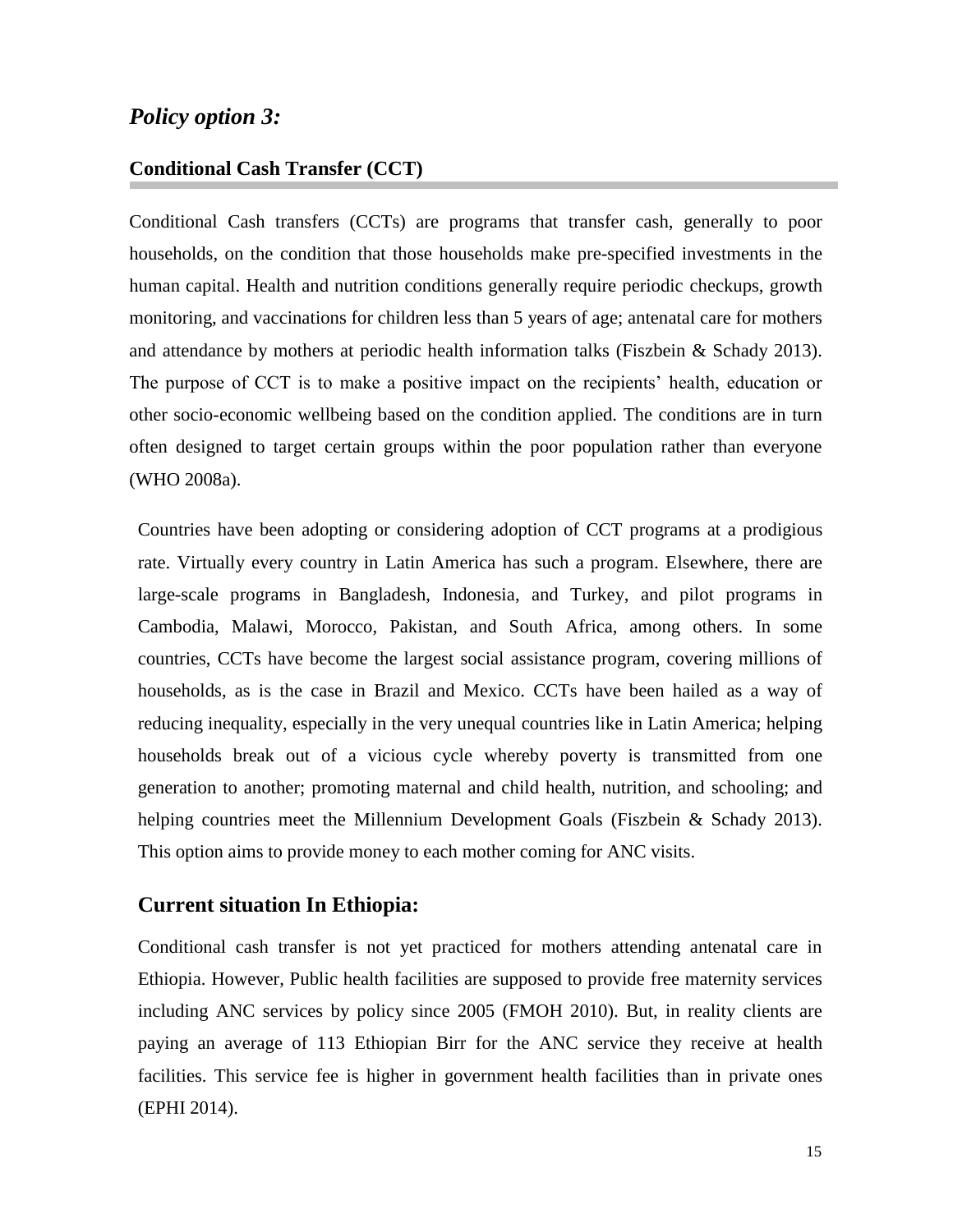## **Impact of Conditional Cash Transfer:**

We could not find a systematic review dealing with improving ANC service utilization as direct outcome of Conditional Cash Transfer intervention. However, a systematic review on impact of conditional cash transfer on health outcomes and use of health services (Lagarde et al. 2009) has shown a favorable result that CCT programmes appear to be an effective approach to encourage some preventive behaviors and to increase the uptake of preventive services which were already free. A SUPPORT-Summary of a systematic review (Pantoja 2008) evaluated the impact of conditional cash transfer in improving the uptake of health interventions in LMIC (see Table 2).

*Conditional cash transfer programmes could be effective in increasing the use of preventive services. Conditional cash transfer programmes may increase ANC attendance since it increases care seeking behavior.*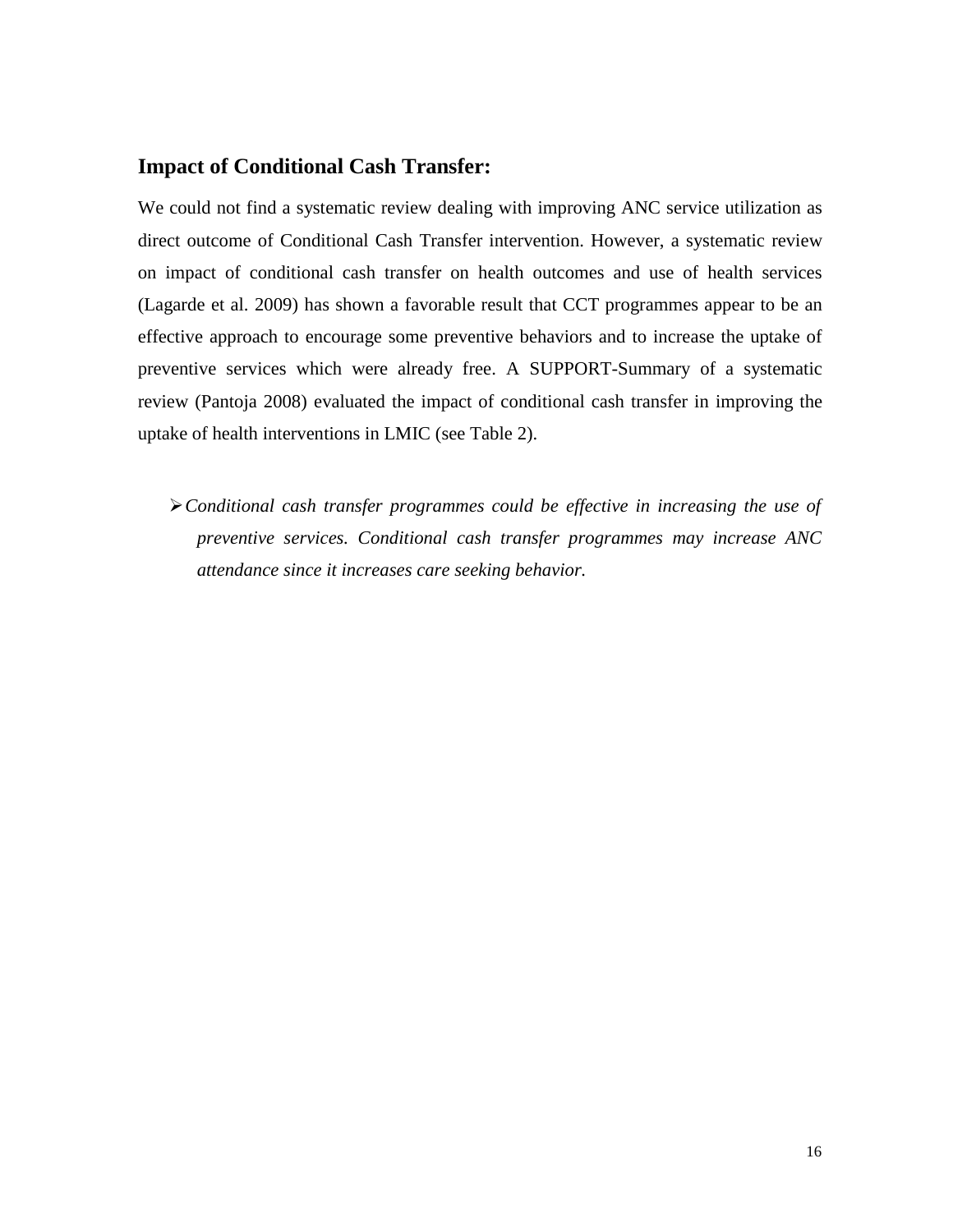| <b>Outcomes</b>                                | <b>Impact</b>                                              | <b>Number of</b> | <b>Quality of</b>            |  |
|------------------------------------------------|------------------------------------------------------------|------------------|------------------------------|--|
|                                                |                                                            | participants     | the evidence                 |  |
|                                                |                                                            | (studies)        | (GRADE)                      |  |
| <b>Care-seeking</b>                            | All studies reported an increase in the use of health      | 5,832,619        | $\bigoplus\bigoplus$         |  |
| behavior                                       | services in the group with cash transfers (27% increase)   | (5 studies)      | Moderate                     |  |
|                                                | in individuals returning for voluntary HIV counseling,     |                  |                              |  |
|                                                | 2.1 more visits per day to health facilities, 11-20% more  |                  |                              |  |
|                                                | children taken to the health center in the past month, 22- |                  |                              |  |
|                                                | 33% more children <4 years attending preventive            |                  |                              |  |
|                                                | healthcare visits                                          |                  |                              |  |
| <b>Immunization</b>                            | The effects were unclear (increased vaccination rates in   | 5,832,619        | $\bigoplus\bigoplus\bigodot$ |  |
| coverage                                       | children for measles and tuberculosis but only in a        | (4 studies)      | Moderate                     |  |
|                                                | specific groups or temporarily, and without change in      |                  |                              |  |
|                                                | one study)                                                 |                  |                              |  |
| <b>Health status</b>                           | Mixed effects on objectively measured health outcomes      | 5,421,619        | $\bigoplus\bigoplus\bigodot$ |  |
|                                                | (anemia) and positive effects on mothers' reports of       | (3 studies)      | Moderate                     |  |
|                                                | children's health outcomes (22-25% decrease in the         |                  |                              |  |
|                                                | probability of children <3 years being reported ill in the |                  |                              |  |
|                                                | past month)                                                |                  |                              |  |
| <b>GRADE Working Group grades of evidence:</b> |                                                            |                  |                              |  |

#### **Table 2: Impact of conditional cash transfer**

(**High quality**): Further research is very unlikely to change our confidence in the estimate of effect.

(**Moderate quality**): Further research is likely to have an important impact on our confidence in the estimate of effect and may change the estimate

(**Low quality)**: Further research is very likely to have an important impact on our confidence in the estimate of effect and is likely to change the estimate.

(**Very low quality**): We are very uncertain about the estimate.

**Limitations:** This is a good quality systematic review with only minor limitations.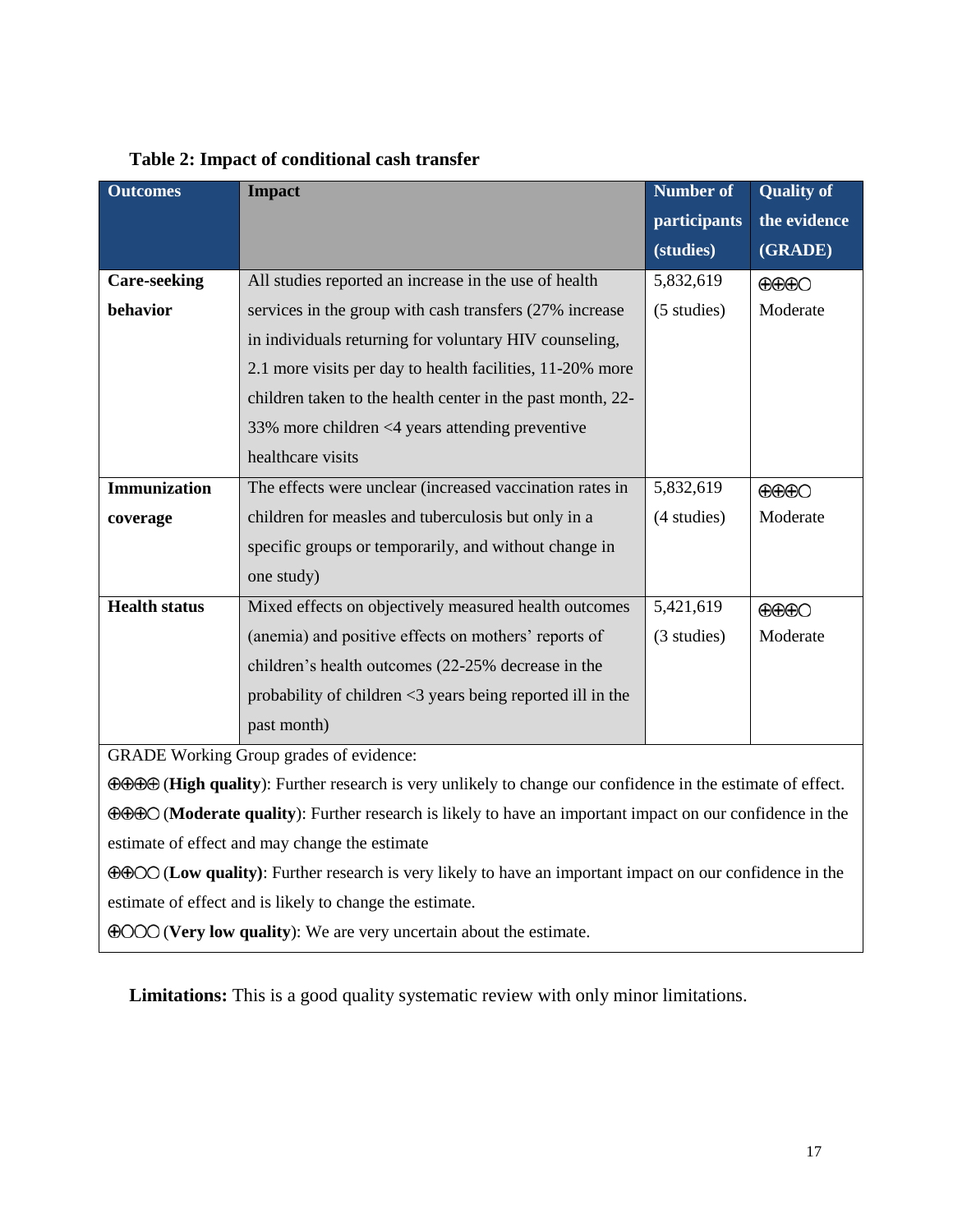# **Applicability, Equity, Economic considerations, and Monitoring and Evaluation Applicability:**

CCT have grown very popular in the recent past, and they have started to develop in many developing countries, notably outside of Latin America. Examples include conditional incentive programmes for pregnant women to deliver in health facilities in India and Nepal (Lagarde et al. 2009). In resource-poor settings where public spending on healthcare is low and access to effective interventions limited, expanding the capacity of health services would be necessary for cash transfers to result in improved use of health services (Pantoja 2008).

## **Equity:**

CCT programmes are often justified by social equity concerns. As poor people usually accumulate the detrimental effects of different barriers to access, CCT mechanisms are seen as a single transfer mechanism that can "level the playing field" and redistribute donations in order to equalize opportunities in a society. However, it may be more difficult and costly for people living in rural and other underserved areas to have access to the specific health services targeted by cash transfers. Therefore, if an adjustment is not incorporated into the transfers, those recipients would benefit less than those with better access to health services (Lagarde et al. 2009; Pantoja 2008).

#### **Economic considerations:**

There is no data on cost-effectiveness of CCT in improving antenatal care utilization. In sub-Saharan Africa where the majority of the population lives in extreme poverty, such programmes would require massive budget resources and have, as a basic prerequisite, the need to develop health systems further (Lagarde & Palmer 2006).

#### **Monitoring and Evaluations:**

Conditional cash transfers schemes such as those developed in Latin American countries entail considerable costs and capacity requirements and these can constitute obstacles to programme effectiveness and implementation in low-income settings. These programmes involve relatively complex mechanisms for targeting as well as logistics for the delivery of transfers, besides the need for good coordination with service providers in health and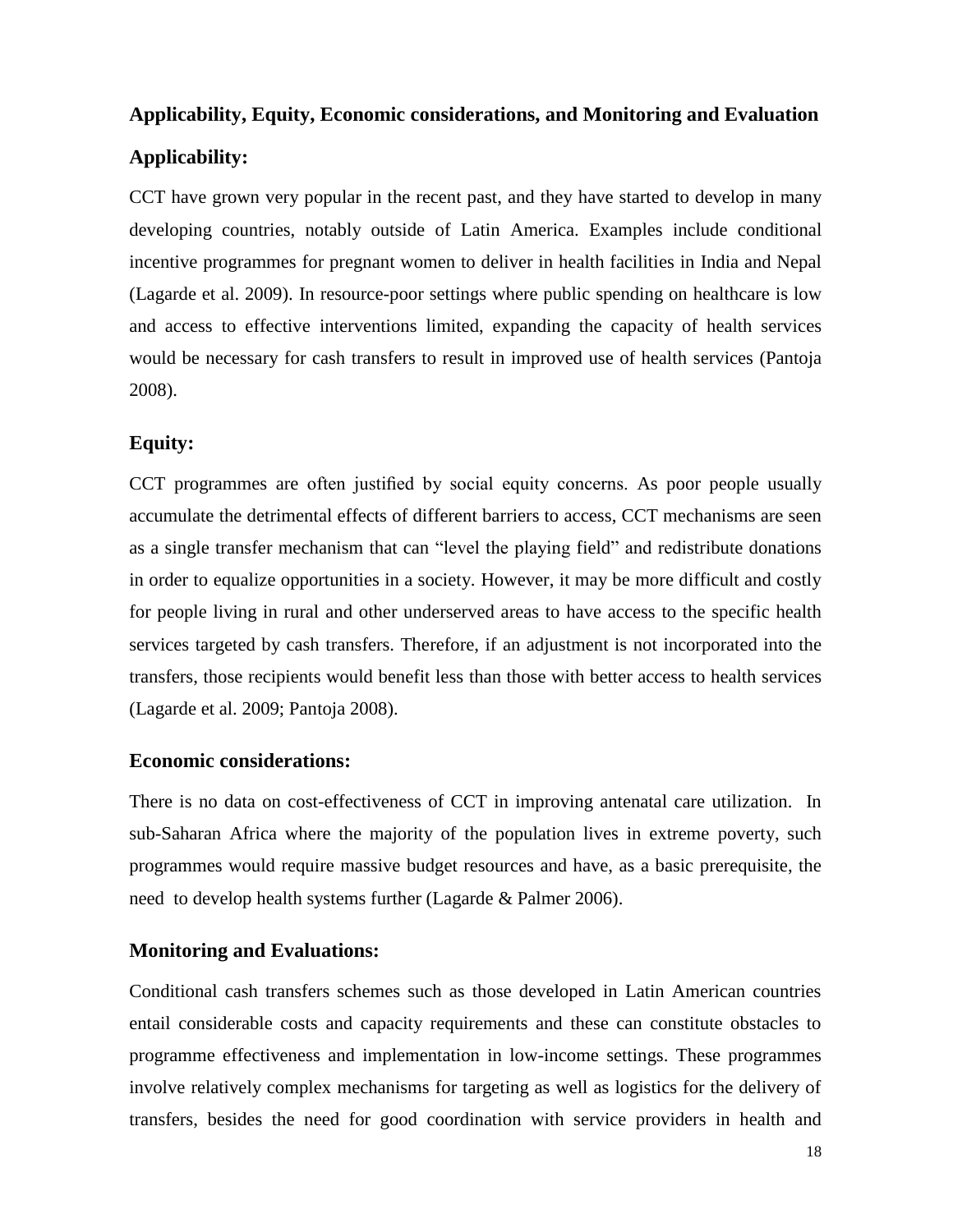education for the tasks of monitoring and supervision. Therefore, the cost-effectiveness of conditional cash transfer programmes should be evaluated in low-income settings with more limited health system capacity prior to wide spread implementation in those settings (Lagarde & Palmer 2006; Pantoja 2008)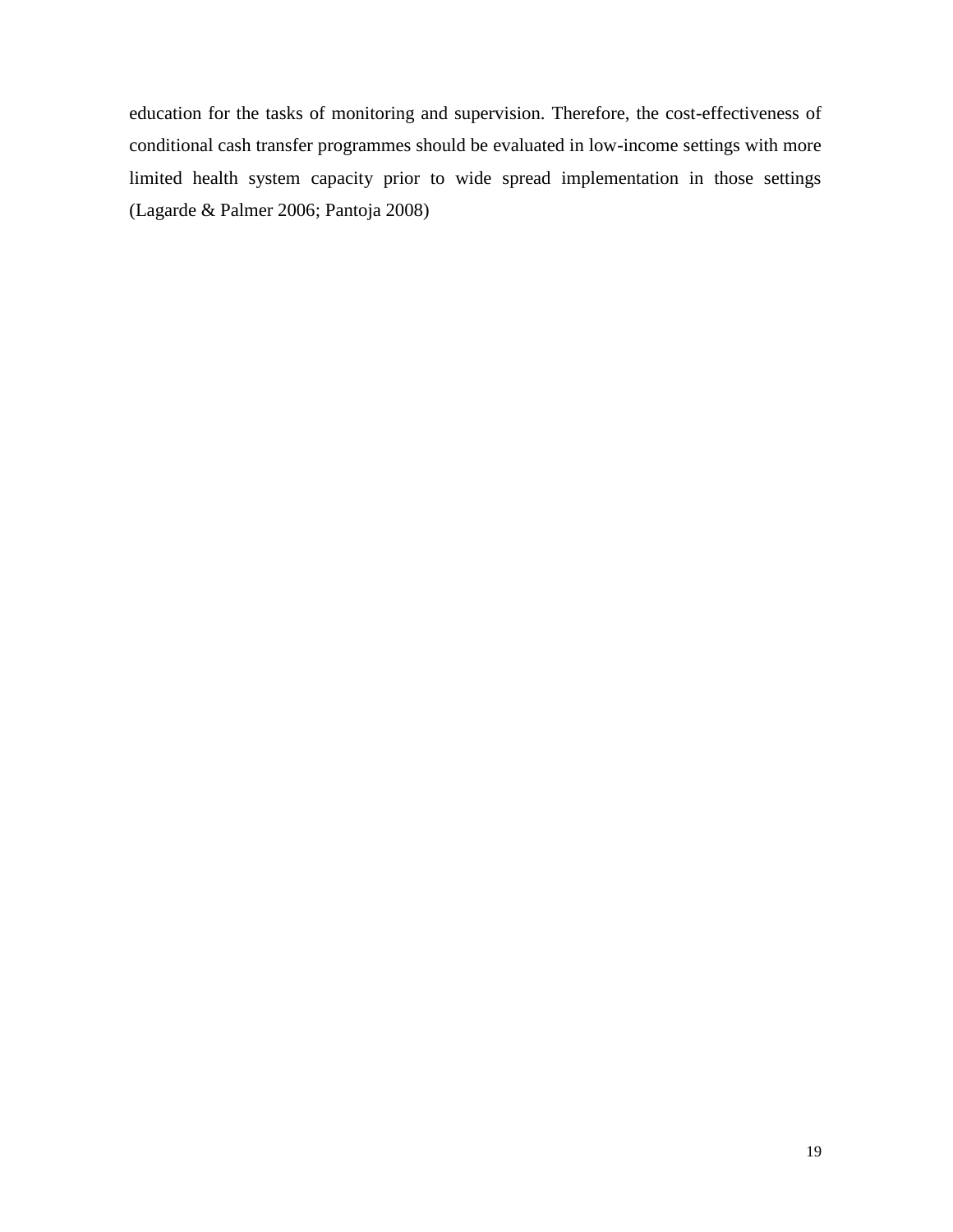# <span id="page-25-0"></span>**Implementation considerations**

Mobile Health (mHealth), Behavior Change Communication (BCC) campaign, and Conditional Cash Transfer (CCT) are three potential solutions to improve ANC service utilization in Ethiopia. Implementing these options requires other changes, including policy changes. Strategies for implementing the options should take advantage of factors that enable their implementation as well as addressing barriers.

#### **Enablers of improving skilled ANC attendance in Ethiopia include**:

- $\overline{\text{4}}$  More than 38 thousand health extension workers working at the grass root level, who can be used for all three options
- Strong political commitment from national and local authorities for maternal and child health in general and skilled ANC service attendance in particular
- $\ddot{\text{I}}$  Improvements in public health infrastructure in both rural and urban areas
- Existing referral systems- connection between primary health care and higher level care
- The establishment of the 'Health Development Army' in the country, which can be used for effective implementation of BCC
- Advanced technological innovations and rising of the mobile penetration rate in the country can be used for effective implementation of mHealth
- A number of global and local partners and civil society organizations working on maternal health
- Major funding opportunities and strong public-private partnership at national and global level
- $\triangle$  An increasing number of skilled health workers in Ethiopia
- The initiatives by federal ministry of health on information revolution and experiences gained from HIV/AIDS
- $\overline{\text{F}}$  The launch of radio station at the ministry of health

Barriers to the three options and implementation strategies that address those barriers are summarized in Tables 3 to 6.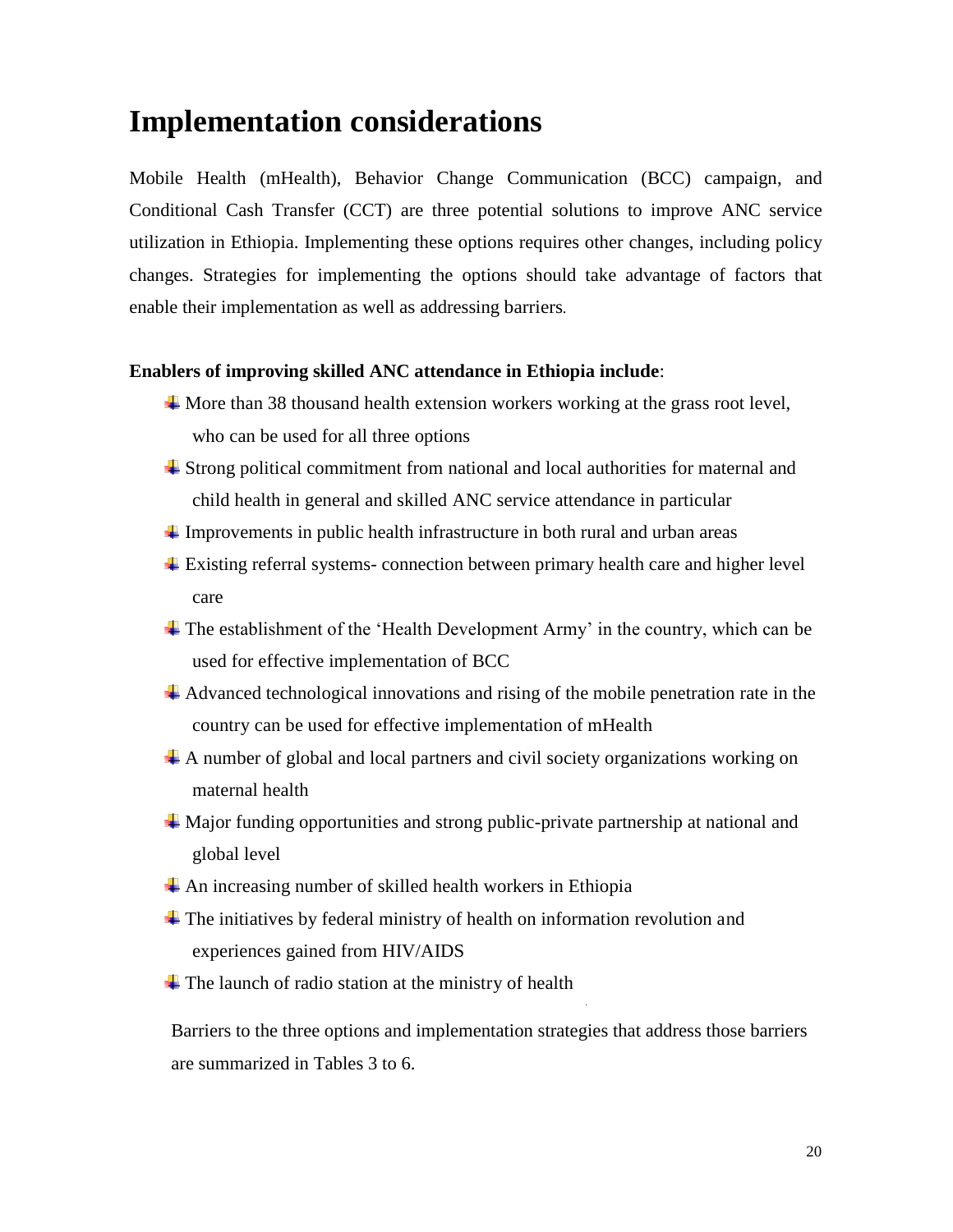| <b>Barriers</b>       | <b>Descriptions</b>                         | <b>Implementation strategies</b>                            |
|-----------------------|---------------------------------------------|-------------------------------------------------------------|
| Manuals or guidelines | There are no manuals or guidelines in place | Develop manuals for the three options                       |
|                       | to implement the options                    |                                                             |
| Financial resources   | There may be insufficient financial         | Pilot study to evaluate costs and cost-effectiveness before |
|                       | resources to implement all the options      | full scale implementation                                   |
|                       |                                             | Resource mobilization through coordination of               |
|                       |                                             | governmental and non-governmental organizations             |
|                       |                                             | Establish a consortium of stakeholders for maternal health  |
|                       |                                             | to pool resources and use them for achieving the common     |
|                       |                                             | goal of increasing level of ANC utilization                 |
| Poor quality of care  | Poor quality of care could discourage       | Improve the quality of care                                 |
|                       | mothers from seeking ANC attendance         |                                                             |
| Sustainability        | Implementation of options may be halted     | Integrating the options into the institutional structure    |
|                       | when a decision maker is replaced           |                                                             |
| Weak monitoring and   | Since all options are new and not           | Integrating the options in to the institutional structure   |
| evaluation(M&E)       | institutionalized they may require strong   | and develop strong M&E activities with validated            |
|                       | M&E                                         | indicators for each option                                  |

# **Table 3: Barriers and implementation strategies for all options**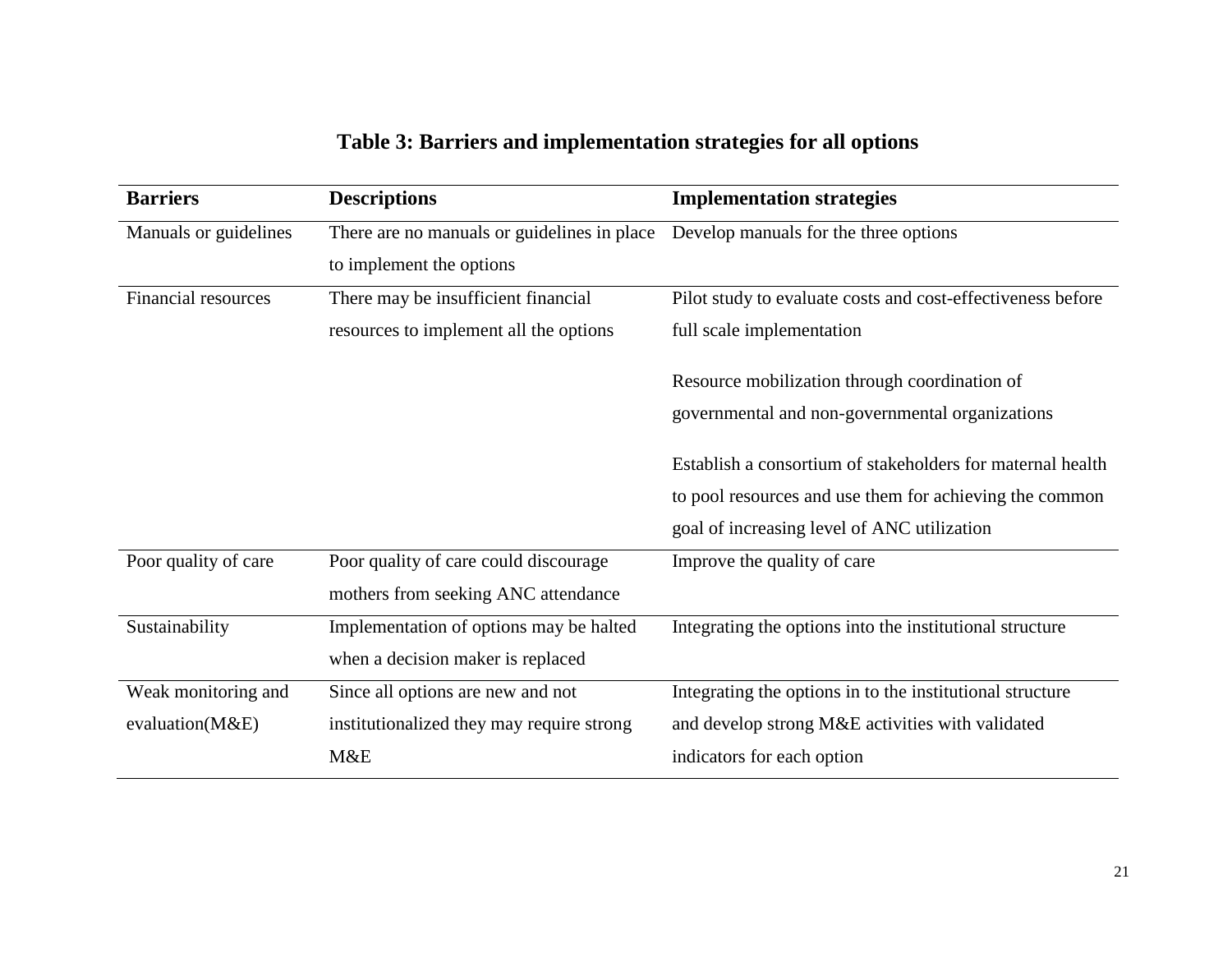| <b>Barriers</b>                                 | <b>Descriptions</b>                                                                                                                                                                                                                             | <b>Implementation strategies</b>                                                                                                                                                                                                                                                                                                                                                                                  |
|-------------------------------------------------|-------------------------------------------------------------------------------------------------------------------------------------------------------------------------------------------------------------------------------------------------|-------------------------------------------------------------------------------------------------------------------------------------------------------------------------------------------------------------------------------------------------------------------------------------------------------------------------------------------------------------------------------------------------------------------|
| Lack of integration and<br>harmonization of BCC | BCC is not integrated into all programmes<br>in their original design                                                                                                                                                                           | BCC is a component of all successful interventions and<br>must be included in their original design                                                                                                                                                                                                                                                                                                               |
| Limited capacity                                | Limited capacity and availability of<br>trained, in-country resource people,<br>including advertising agencies and media<br>outlets, can hamper the effective<br>implementation of BCC programs                                                 | Capacities for BCC should be built (FHI 2002)<br>There should be a structured system at national and<br>regional levels<br>Universities should train experts in behavioral<br>communications                                                                                                                                                                                                                      |
| Political and physical<br>environments          | Geography and population diversity can<br>complicate the development of BCC<br>programs, especially in case where vast<br>distances must be covered, or multiple<br>languages and cultural traditions included,<br>in a single country program. | Conducting formative studies to map values, norms,<br>interests, and behaviors of various ethnic groups,<br>Developing BCC tools which are appropriate to various<br>settings addressing the language, culture and other social<br>values<br>Building and maintaining linkages and coordination<br>among different stakeholders to reach the diversified<br>population and expanding comprehensive BCC strategies |
| Sustainability                                  | To be effective, BCC strategies and<br>components must evolve constantly to<br>meet the changing needs of target<br>populations                                                                                                                 | Continuous input of human and financial resources.<br>Conduct periodic formative researches<br>Continuous improvement of BCC tools to accommodate<br>changes in the communities and in technologies<br>Revise the cost of airtime in broadcasting BCC                                                                                                                                                             |

# **Table 4: Barriers and implementation strategies for Option 1: Behavioral Change Communication (BCC)**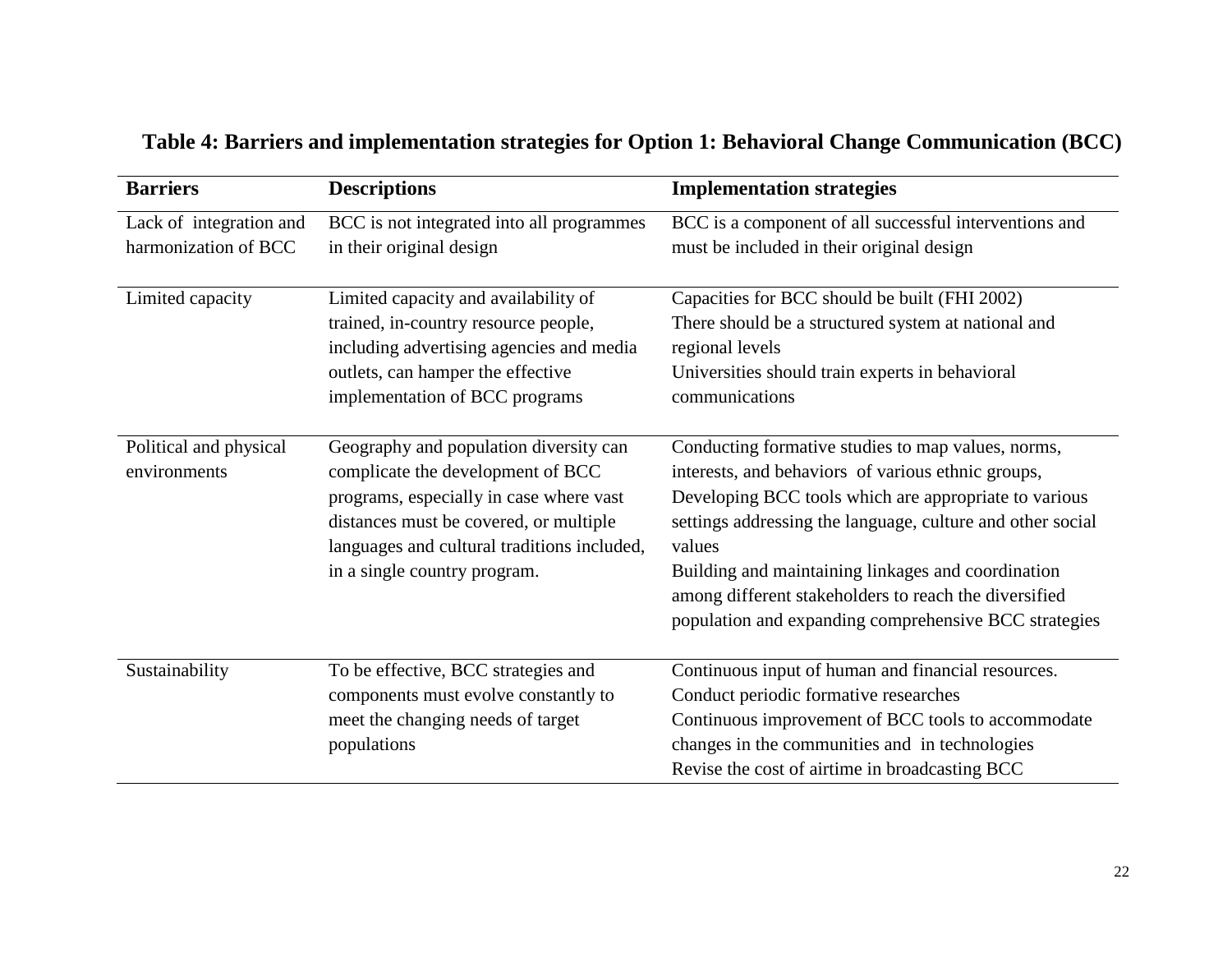| <b>Barriers</b>           | <b>Descriptions</b>                         | <b>Implementation strategies</b>                             |
|---------------------------|---------------------------------------------|--------------------------------------------------------------|
| Cost at the macro,        | A key aspect for any of these technology    | A billing structure must be implemented that allows for a    |
| individual and            | systems to work is that they must be        | "reverse cost" approach, so, the Ministry of Health or       |
| healthcare provider level | affordable at point of use                  | other stakeholders pay for it. Otherwise may not be          |
|                           |                                             | feasible or sustainable (WHO 2008b)                          |
| Literacy                  | mHealth intervention using mobile phones    | Design various applications that have different              |
|                           | might not be feasible for those who are     | capabilities to address the illiterate mothers such as voice |
|                           | illiterate                                  | message, phone call, etc. which can be further expanded      |
|                           |                                             | as technology evolves                                        |
| Capacity                  | Capacity to run the mHealth program may     | The capacity for of mHealth technology should be built by    |
|                           | not be available                            | building a cadre of tech savvy health administrators and     |
|                           |                                             | mHealth specialists.                                         |
| Poor quality of health    | The introduction of technological solutions | Highlight the need of mHealth contribution towards           |
| services                  | may be difficult as the access and delivery | addressing the key health priorities                         |
|                           | of health services are complex in LMIC      |                                                              |
| Lack of operational       | Lack of operational compatibility and       | Introduction of 3G/4G wireless technology may help           |
| compatibility and         | standards within existing mobile            | overcome aspects of this particular challenge by enabling    |
| standards                 | communication systems                       | the unification of existing standards under one umbrella     |
| Sustainability            | mHealth projects depend on donor funds      | Measures of sustainability should be built into an mHealth   |
|                           | and may not continue beyond the pilot       | program from the beginning of the planning process to        |
|                           | phase                                       | expand to new audiences by exploring long-term               |
|                           |                                             | financing possibilities including incorporation of funding   |
|                           |                                             | from the government budget                                   |

# **Table 5: Barriers and implementation strategies for option 2: Mobile Health (mHealth)**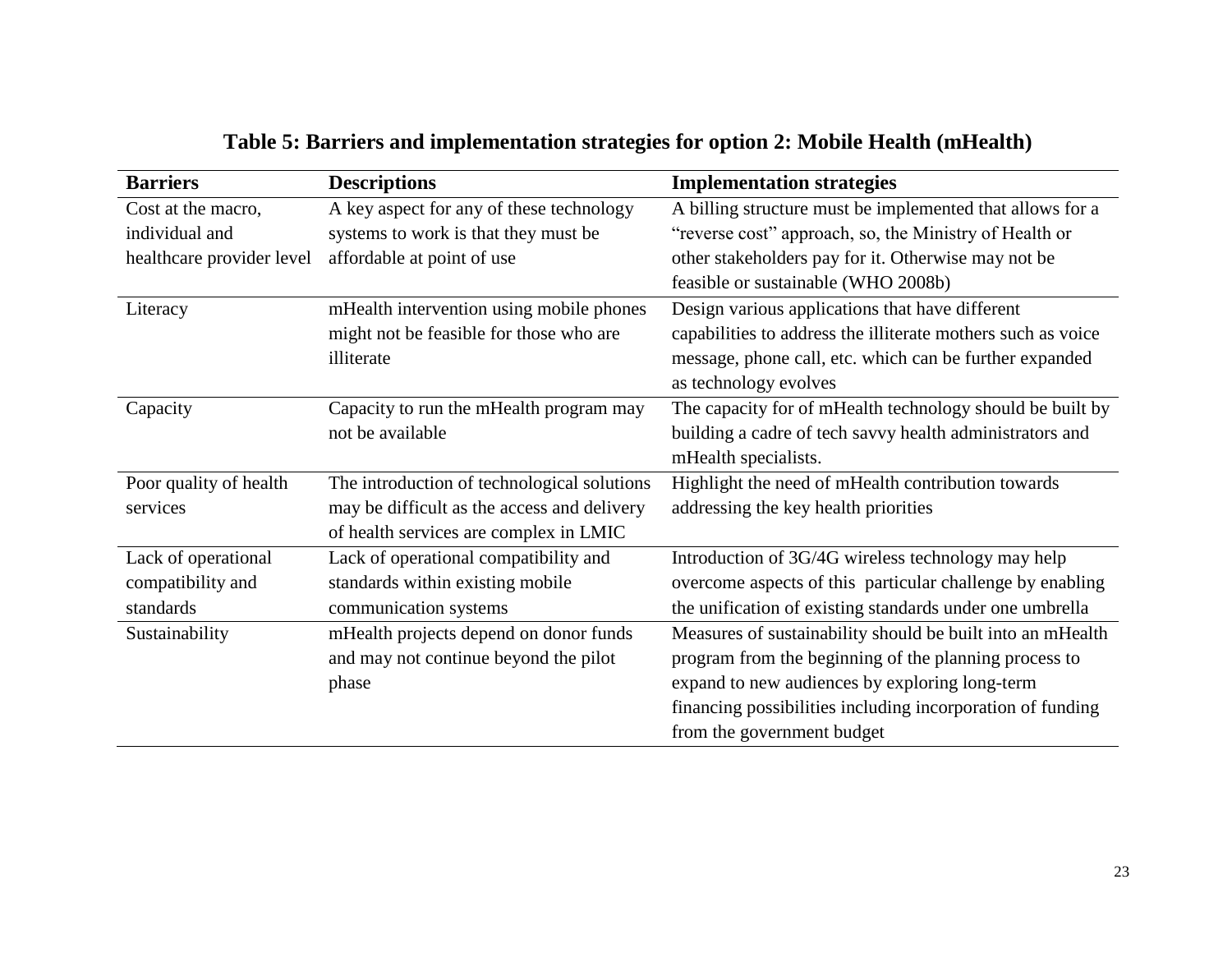| Table 6: Barriers and implementation strategies for Option 3: Conditional Cash Transfer |  |  |  |  |  |  |
|-----------------------------------------------------------------------------------------|--|--|--|--|--|--|
|-----------------------------------------------------------------------------------------|--|--|--|--|--|--|

| <b>Barriers</b>      | <b>Descriptions</b>                                | <b>Implementation strategies</b>                           |
|----------------------|----------------------------------------------------|------------------------------------------------------------|
| Sustainability       | Sustainability could be a challenge (Handa &       | Carefully designed exit strategies consistent with CCT     |
|                      | Davis 2006)                                        | program objectives (Handa & Davis 2006)                    |
| Motivation to change | Participation of mothers could be low due to       | Adjusting the design of CCT programs to the                |
|                      | socio-cultural barriers                            | heterogeneous socio-cultural factors prevailing in the     |
|                      |                                                    | country                                                    |
|                      |                                                    | Increased recognition of these cultural norms and the      |
|                      |                                                    | importance of delivering incentive funds directly to women |
| Poor capacities of   | Health facilities might find it difficult to meet  | Pilot study to assess possible rise in demand and the      |
| health facilities    | additional demand likely to arise when beneficiary | capacity of health facilities before full-scale            |
|                      | households try to meet the condition               | implementation                                             |
| Implementation       | Capacities for managing cash transfer schemes are  | Preparing CCT implementation guidelines, organizational    |
| capacities           | weak in low-income countries. The health system    | change and capacity building on CCT of the relevant        |
|                      | may not be able to meet the additional             | bodies within the civil service (Schubert & Slater 2006),  |
|                      | administrative demands related to conditionality   | and link cash transfers to existing and complementary      |
|                      | (Schubert & Slater 2006)                           | programs                                                   |
| Feasibility          | CCT may be difficult to implement                  | Pilot study to assess the feasibility of CCT               |
| Over reporting       | Abuse of money allotted for would be mothers is a  | Put an appropriate auditing mechanism in place             |
|                      | possibility by over reporting ANC attendance       |                                                            |
| Cumbersome           | Burdensome paperwork to provide cash to mothers    | Minimizing paper work                                      |
| bureaucracy          | may discourage mothers not to come to a health     |                                                            |
|                      | facility again                                     |                                                            |
|                      |                                                    |                                                            |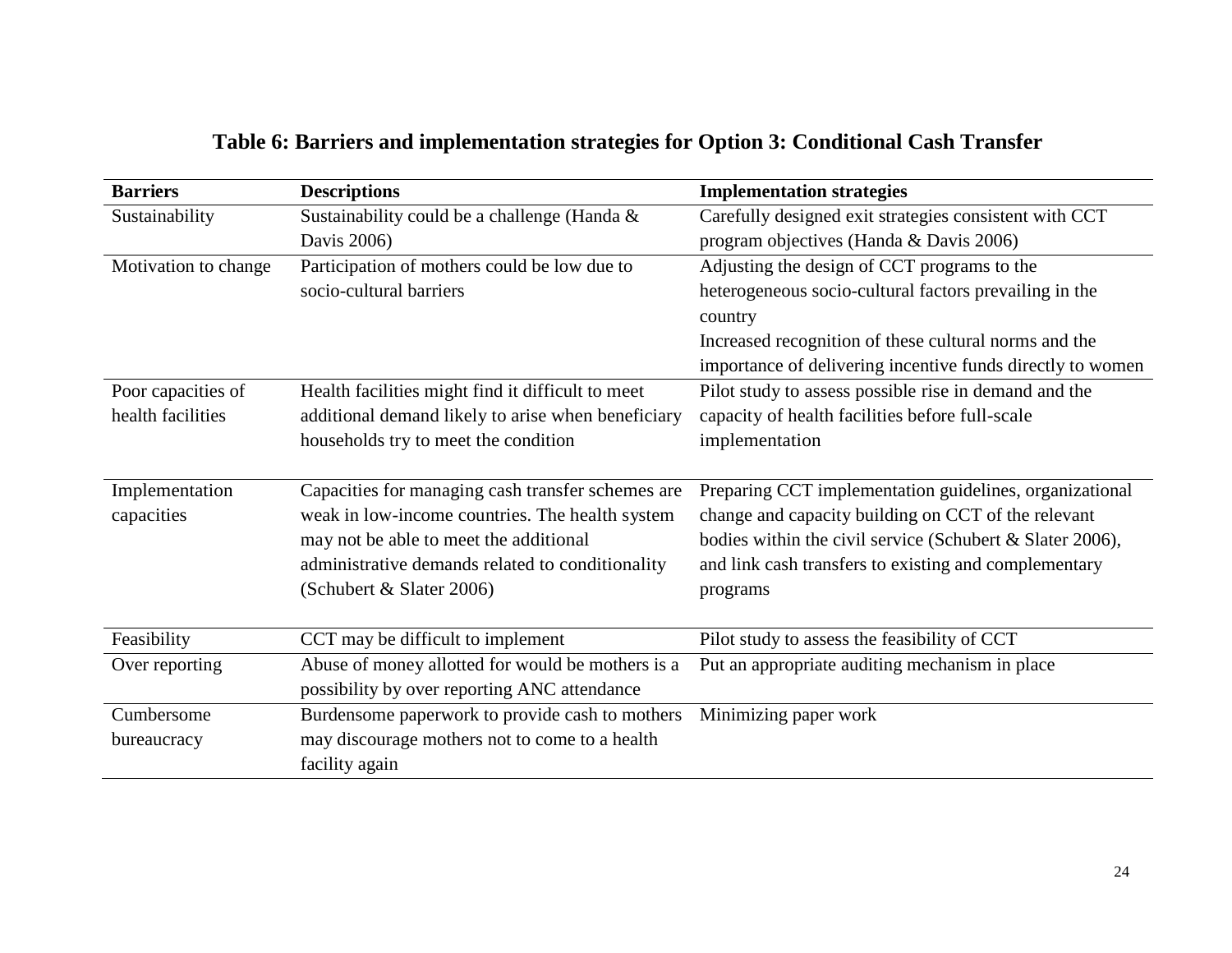# <span id="page-30-0"></span>**Next Steps**

The aim of this policy brief is to foster dialogue and judgments that are informed by the best available evidence. The intention is *not* to advocate specific options or close off discussion. Further actions will flow from the deliberations that the policy brief is intended to inform. These might include, for example:

- ↓ Careful consideration of the need for Behavioral Change Communication
- $\triangleq$  Careful consideration of the need for mobile Health (mHealth)
- Careful consideration of conditional cash transfers to mothers attending ANC at health facilities
- $\overline{\text{4}}$  Monitoring and evaluation of the suggested policy options and implementation strategies.
- $\overline{\phantom{a}}$  Consideration of appropriate implementation strategies for each of the three options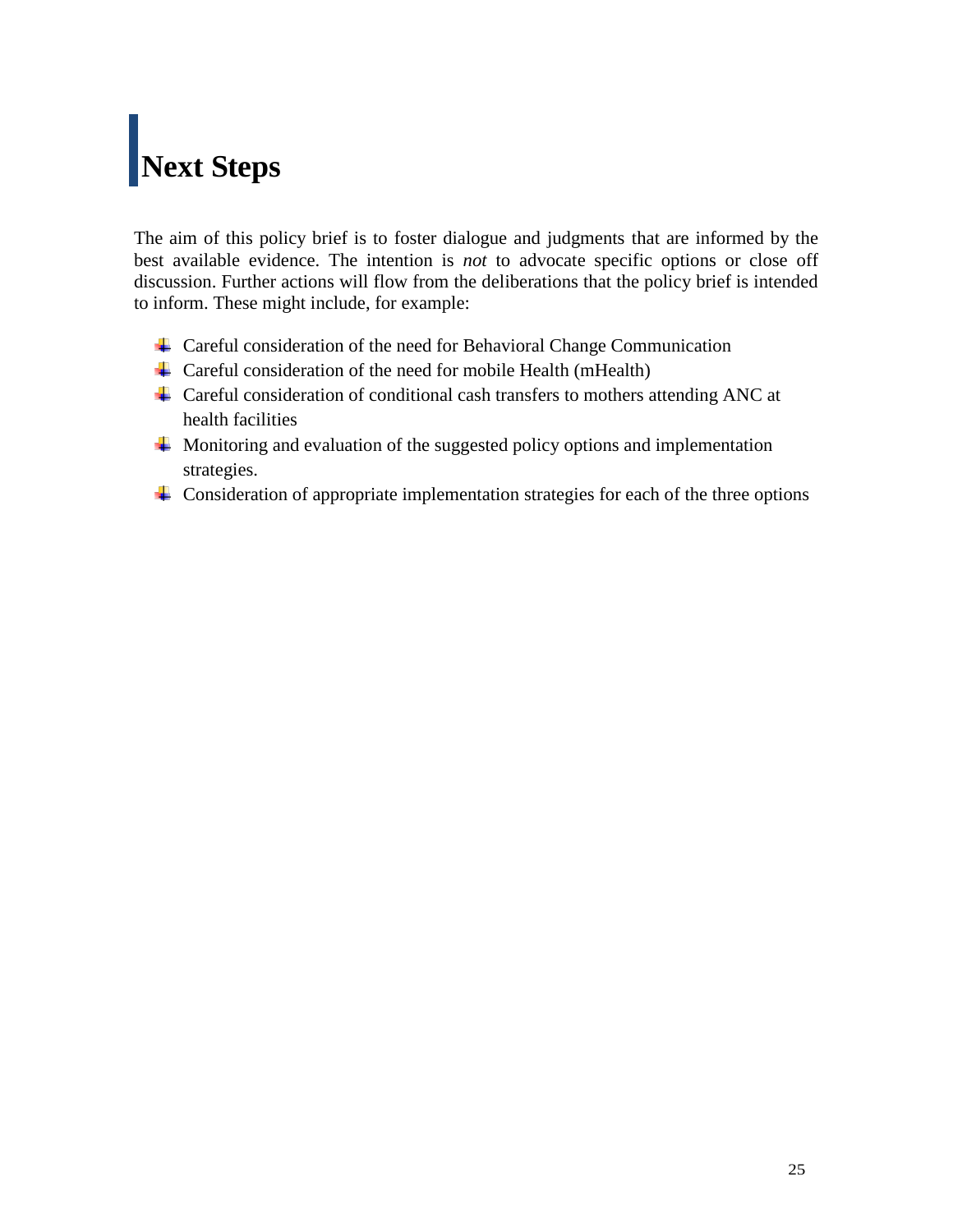# <span id="page-31-0"></span>**References**

- **Agarwal**, S. et al., 2015. Evidence on feasibility and effective use of mHealth strategies by frontline health workers in developing countries: Systematic review. *Tropical Medicine and International Health*, 20(8), pp.1003–1014.
- **Agrawal**, P.K. & Aruldas, K., 2014. Training Manual on basic monitoring and evalaution of social and behavor change communication health programs. *New Delhi: Population counsil*.
- **Aliy**.J & Hailemariam.D, 2012. Determinants of equity in utilization of maternal health services in Butajira, Southern Ethiopia. *Ethiopian Journal of Health Development*, 26(Specialissue1), pp.265–270.
- **Assfaw**, Y.T. & Sebastian, M.S., 2010. Determinants of Antenatal Care , Institutional Delivery and Skilled Birth Attendant Utilization in Samre Saharti District , Tigray , Ethiopia. *African Journal of Reproductive Health*, pp.1–61.
- **BBC Media Action**, 2012. Formative research: Combatting Maternal and Neonatal Mortality in Ethiopia, Addis Ababa.
- **Bhutta**, Z. a et al., 2005. Community-based interventions for improving perinatal and neonatal health outcomes in developing countries: a review of the evidence. *Pediatrics*, 115(2 Suppl), pp.519–617.
- **Brouwere**, V. De, Richard, F. & Witter, S., 2008. *Reducing Financial barriers to obstetric care in low-income countries. Studies in HSO&P, 24, 2008*,
- **Desalegn**, E., 2014. Place of Delivery after Antenatal Care: the Case of Fogera District, Amhara Region, North West, Ethiopia; 2013. *Journal of Gynecology and Obstetrics*,  $2(1)$ , pp. 1–6.
- **ECSA**, 2014. 2014 Ethiopia Mini Demographic and Health Survey (EMDHS).
- **EHNRI**, 2014. Implementaion status and client satisfaction of focused antenatal care (FANC) in Ethiopia.
- **EPHI**, 2014. EPHI, FMOH and ICF International. 2014 Ethiopia Service Provision Assessment Plus (ESPA+).
- **Fesseha**, G., 2014. Perceived Quality of Antenatal Care Service by Pregnant Women in Public and Private Health Facilities in Northern Ethiopia. *American Journal of Health Research*, 2(4), p.146. Available at:

http://www.sciencepublishinggroup.com/journal/paperinfo.aspx?journalid=656&doi=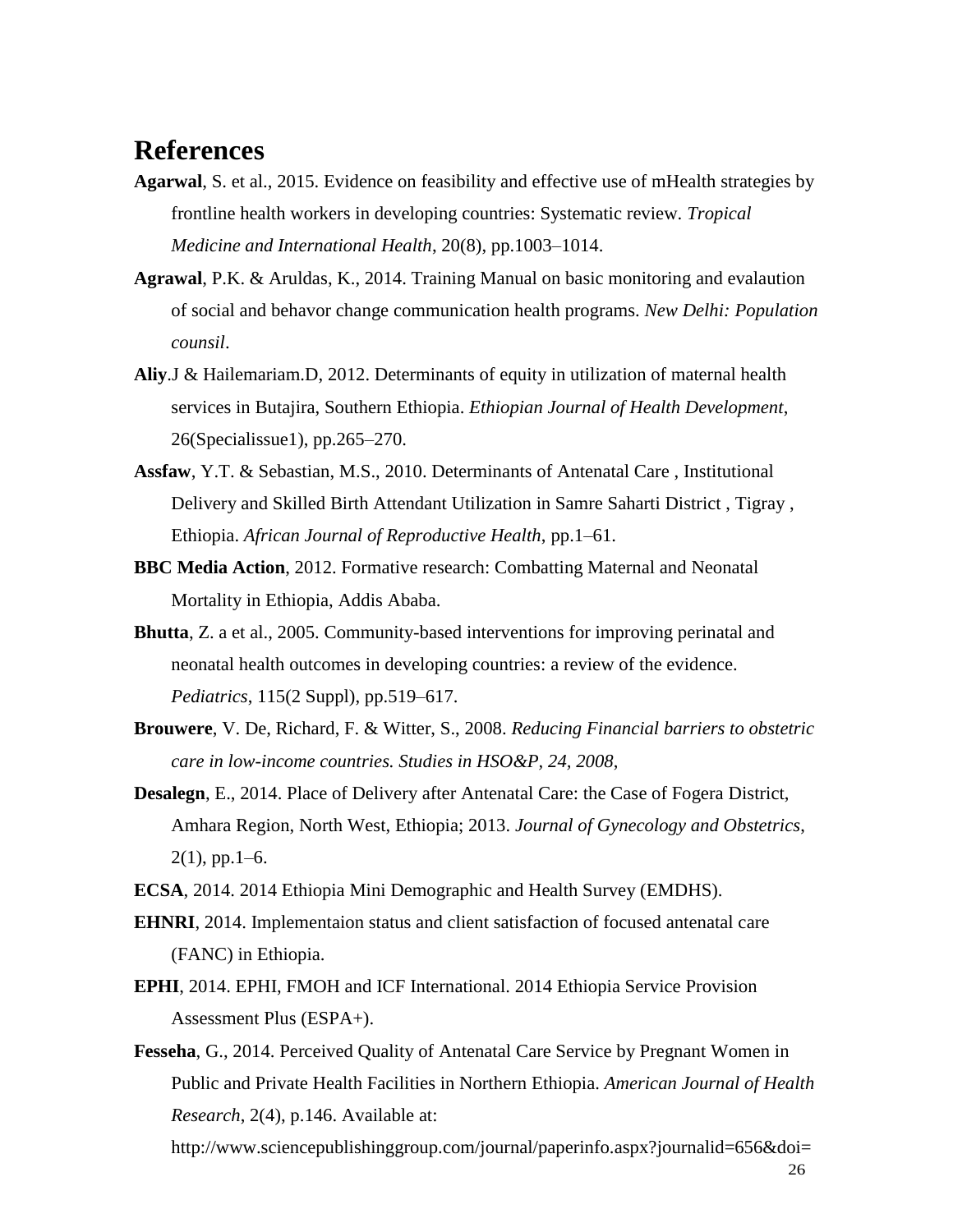10.11648/j.ajhr.20140204.17.

- **FHI**, 2002. Behavior change communication (BCC) for HIV/AIDS. A strategic framework. Available at: http://www.hivpolicy.org/Library/HPP000533.pdf.
- **Finlayson**, K. & Downe, S., 2013. Why Do Women Not Use Antenatal Services in Lowand Middle-Income Countries? A Meta-Synthesis of Qualitative Studies. *PLoS Medicine*, 10(1).
- **Fiszbein**, A. & Schady, N., 2013. *Conditional Cash Transfers: Reducing present and future poverty*,
- **FMOH**, 2014. Ethiopia MDG Acceleration framework. Accelerated Action Plan for Reducing Maternal Mortality.
- **FMOH**, 2015. Federal Democratic Republic of Ethiopia Ministry of Health. HSTP: Health Sector Transformation Plan (2015/16-2019/20).
- **FMOH**, 2010. *Implementation manual for health care financing*, Addis Ababa, Ethiopia.
- **Gedefaw**, M., Muche, B. & Aychiluhem, M., 2014. Current Status of Antenatal Care Utilization in the Context of Data Conflict : The Case of Dembecha District , Northwest Ethiopia. *Open Journal of Epidemiology*, pp.208–216.
- **Gurol-Urganci** et al., 2013. Mobile phone messaging reminders for attendance at healthcare appointments. *Chochrane database of systematic reviews*, (12).
- **Hall**, C.S. et al., 2014. Assessing the impact of mHealth interventions in low and middle income countries. what has been shown to work? *Global Health Action*, pp.1–12.
- **Handa**, S. & Davis, B., 2006. The experience of conditional cash transfers in Latin America and the Caribbean. *Development Policy Review*, 24(5), pp.513–536.
- **HC3-Ethiopia**, 2015. Health communication capacity collaborative: John Hopkins center for communication programms. *http://ccp.jhu.edu*.
- **Jennings**, L. & Gagliardi, L., 2013. Influence of mHealth interventions on gender relations in developing countries: a systematic literature review. *International journal for equity in health*, 12(1), p.85. Available at: http://www.equityhealthj.com/content/12/1/85.
- **JSI**, 2015. Formative Behavior Change Communication ( BCC ) Assessment Report. *Addis Ababa, Ethiopia*.
- **Lagarde**, M., Haines, A. & Palmer, N., 2009. The impact of conditional cash transfers on health outcomes and use of health services in low and middle income countries (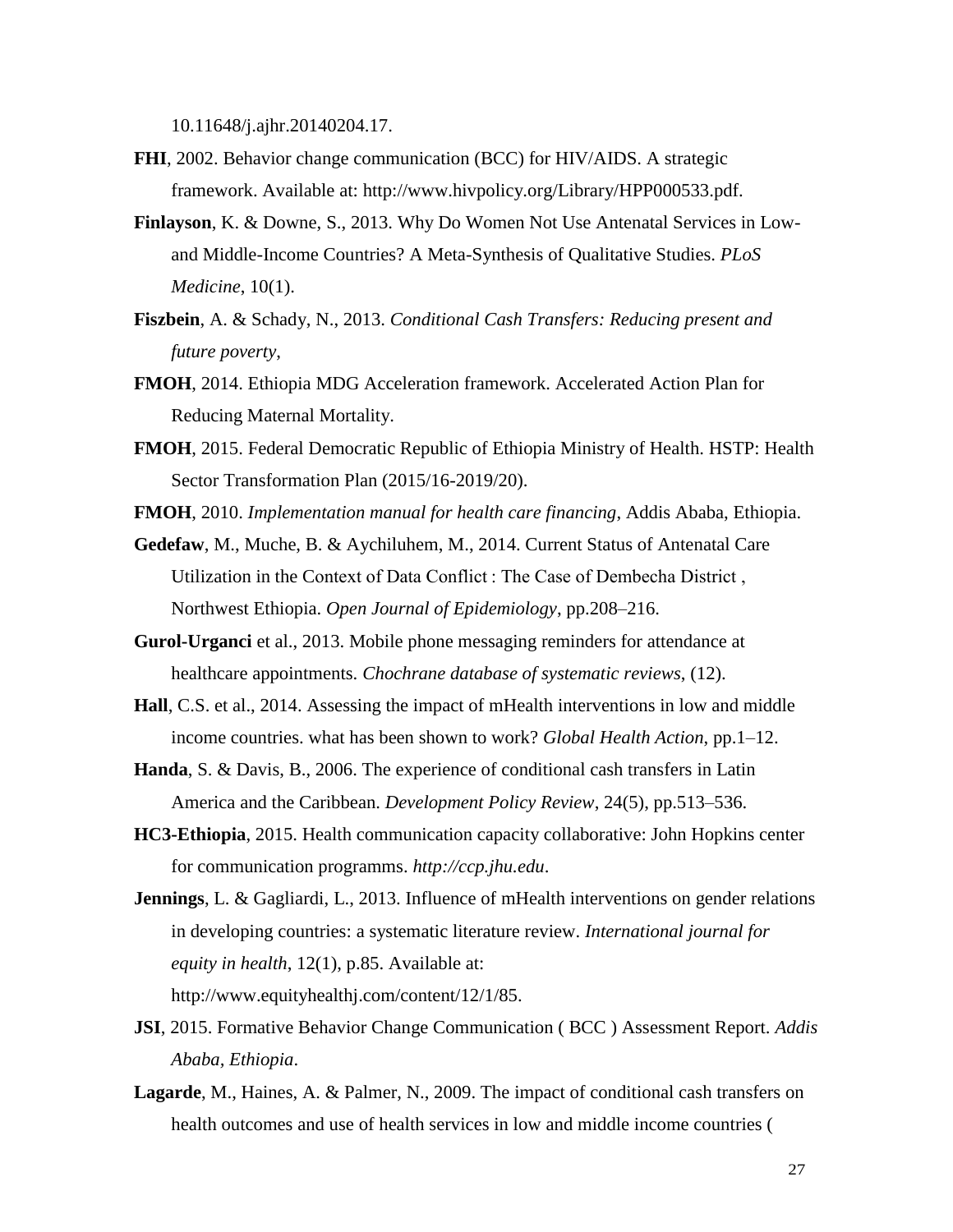Review ). *The Cochrane Collaboration*, (4).

- **Lagarde**, M. & Palmer, N., 2006. Evidence from systematic reviews to inform decision making regarding financing mechanisms that improve access to health services for poor people. *Health Policy and Systems Research*, 16(10), pp.1–67.
- **Lange**, P., 2015. *Ethiopia - Telecoms, Mobile, Broadband and Market Insights: Statistics and analysis*,
- **Noar**, S.M. et al., 2009. A 10-year systematic review of HIV/AIDS mass communication campaigns: Have we made progress? *Journal of health communication*, 14(July 2015), pp.15–42.
- **Pantoja**, T., 2008. Do conditional cash transfers improve the uptake of health interventions in low and middle income countries. *A support Summary of a systematic review*.
- **Regassa**, N., 2011. Antenatal and postnatal care service utilization in Southern Ethiopia: A population-based study. *African Health Sciences*, 11(3), pp.390–397.
- **Salem**, R.M., Bernstein, J. & Sullivan, T.., 2008. Tools for Behavior Change Communication. *Info Reports, Baltimore, INFO Project, John Hopkins Bloomberg School of Public Health*, (16).
- **Schubert**, B. & Slater, R., 2006. Social Cash Transfers in Low-Income African countries: Conditional or Unconditional? *Development Policy Review*, 24(5), pp.571–578.
- **Sood**, S. et al., 2004. Mesuring the effects of SIAGA behavior change campaign in Indonesia. *Maternal & Neonatal Health*.
- **Stanton**, C. et al., 2009. Use of active management of the third stage of labour in seven developing countries. *Bulletin of the World Health Organization*, 87(3), pp.207–215.
- **Tewodros**, B., Mariam, A. & Dibaba, Y., 2009. Factors Affecting Antenatal Care Utilization in Yem Special Woreda , Southwestern Ethiopia. *Ethiop J Health Sci.*, 9(1).
- **The Partnership For Maternal & Child Health**, 2010. Opportunities for Africa ' s Newborns. Practical data, policy and programmatic support for newborn care in Africa. , p.250.
- **Tura**, G., 2009. Anteatal Care Service Utilizatio and associated factors in Metekel Zone , Northwest Ethiopia. *Ethiop J Health Sci*, 19(3).

**UNICEF**, 2015. ANC Coverage Current progress.

**UNICEF**, 2013. Innovative Approaches to Maternal and Newborn Health. Compendium of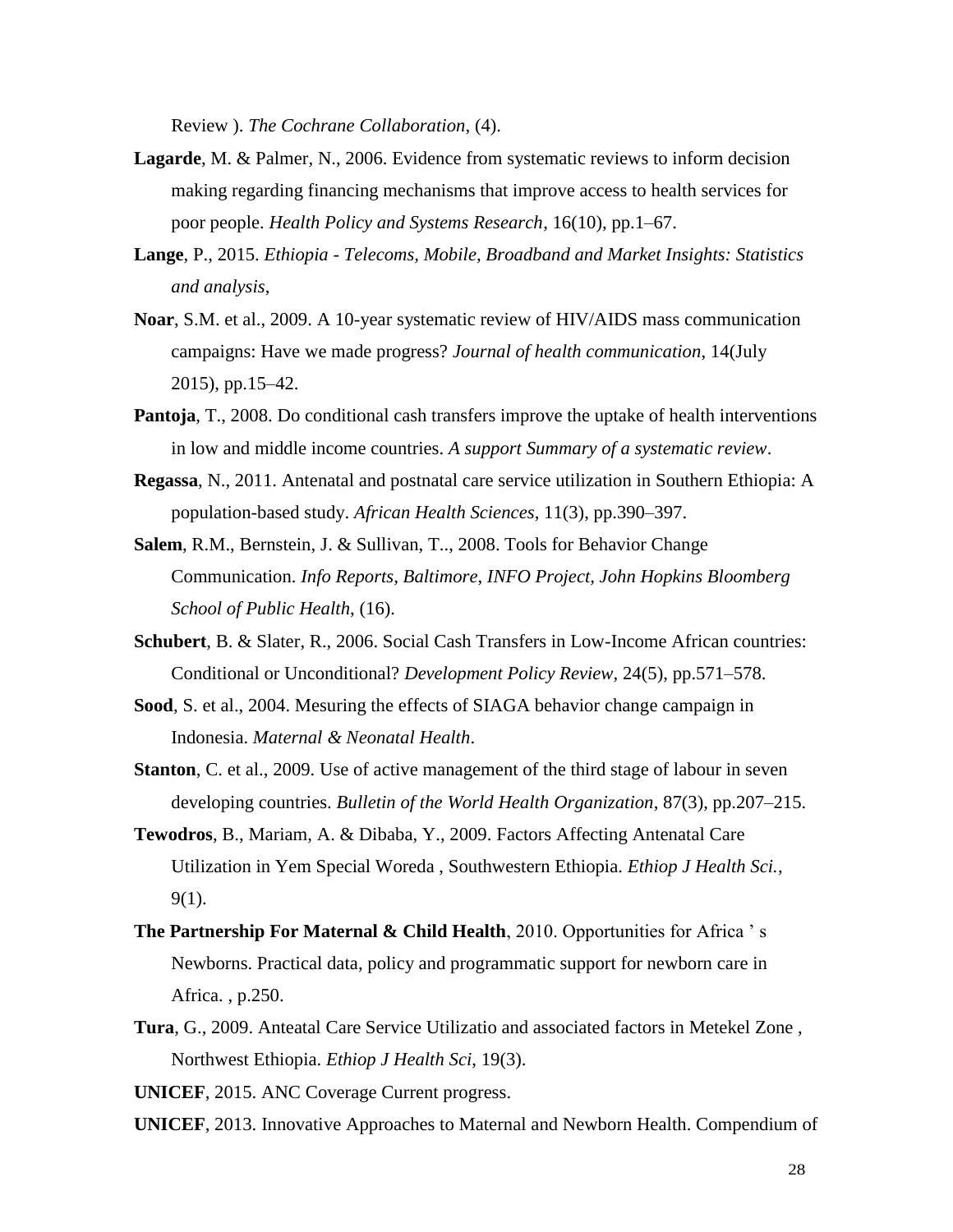Case Studies.

- **USAID**, 2014. Behavior Change Communication Strategy for Primary Health Care services in Iraq. , pp.395–415.
- **Vital Wave Consulting**, 2009. mHealth for development. The Opportunity of Mobile Technology for Healthcare in the Developing World. , 46(1), pp.1–70.
- **Vital Wave Consulting**, 2011. mHealth in Ethiopia: Strategies for a New Framework. , pp.1–65.
- **WHO**, 2012. Antenatal care coverage. *WHO*, pp.34–35. Available at: http://www.who.int/whosis/whostat2006AntenatalCareCoverage.pdf.
- **WHO**, 2008a. Conditional Cash Transfers: What's in it for health? Technical brief for policy-makers. , 53(9), pp.1689–1699.
- **WHO**, 2011a. Keeping promises, measuring results. Final report of the Commission. *The Health service journal*, Suppl, p.31. Available at: http://www.ncbi.nlm.nih.gov/pubmed/22682450.
- **WHO**, 2011b. mHealth: New horizons for health through mobile technologies. *Observatory*, 3(June), p.112. Available at: http://www.who.int/goe/publications/goe\_mhealth\_web.pdf.
- **WHO**, 2007. Standards for Maternal and neonatal Care. , pp.1–6.
- **WHO**, 2008b. Towards the Development of an mHealth Strategy : A literature review.

*World Health Organisation/The millennium village project*, (August 2007), pp.1–62. **WHO**, 2014. Trends in Maternal Mortality : 1990 to 2013.

**Zegeye**, A.M., Bitew, B.D. & Koye, D.N., 2013. Prevalence and Determinants of Early Antenatal Care Visit among Pregnant Women Attending Antenatal Care in Debre Berhan Health Institutions , Central Ethiopia. *African Journal of Reproductive Care December*, 17(7), pp.130–136.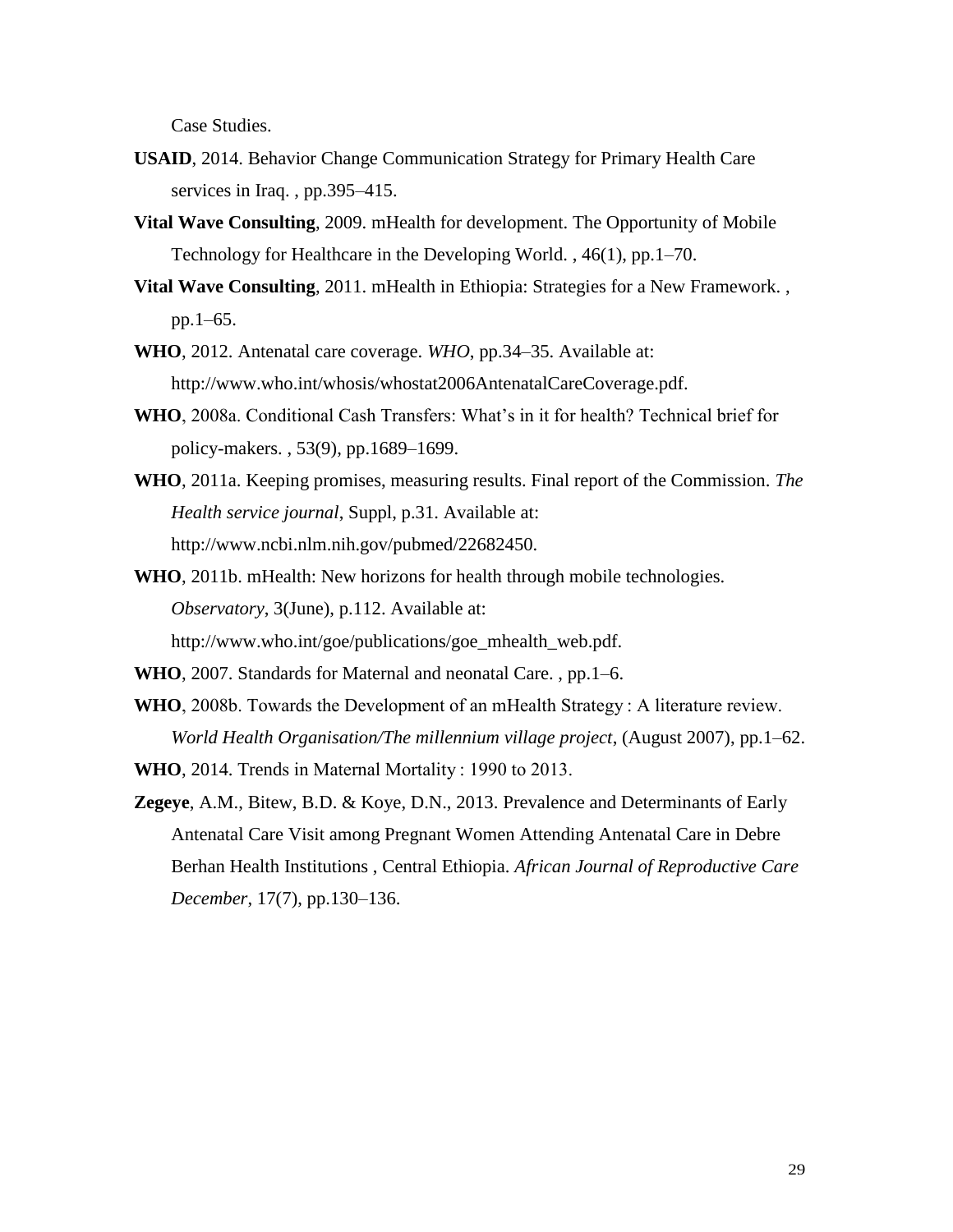# <span id="page-35-0"></span>**Appendices**

#### **Appendix 1. How this policy brief was prepared**

The methods used to prepare this policy brief are described in detail elsewhere. vi,vii,viii The problem that the policy brief addresses was clarified iteratively through discussion among the authors, review of relevant documents and research. Research describing the size and causes of the problem was identified by reviewing government documents, routinely collected data, searching PubMed and Google Scholar, through contact with key informants, and by reviewing the reference lists of relevant documents that were retrieved.

Strategies used to identify potential options to address the problem included considering interventions described in systematic reviews and other relevant documents, considering ways in which other jurisdictions have addressed the problem, consulting key informants and brainstorming.

We searched electronic databases of systematic reviews, including: the Cochrane Library (CENTRAL, Cochrane Database of Systematic Reviews), Support Summaries, PDQ Evidence, Health Systems Evidence and supplemented these searches by checking the reference lists of relevant policy documents and with focused searches using PubMed, Google Scholar, and personal contacts to identify systematic reviews for specific topics. The final selection of reviews for inclusion was based on a consensus of the authors.

Potential barriers to implement the policy options were identified by brainstorming using a detailed checklist of potential barriers (SURE guide for identifying and addressing barriers) to implementing health policies. Implementation strategies that address identified barriers were identified by brainstorming and reviewing relevant documents.

i Mulrow CD. Rationale for systematic reviews. BMJ 1994; 309:597-9.

ii Bero LA, Jadad AR. How consumers and policymakers can use systematic reviews for decision making. Ann Intern Med 1997; 127:37-42.

iii Lavis JN, Posada FB, Haines A, Osei E: Use of research to inform public policy making. Lancet 2004; 364:1615-21.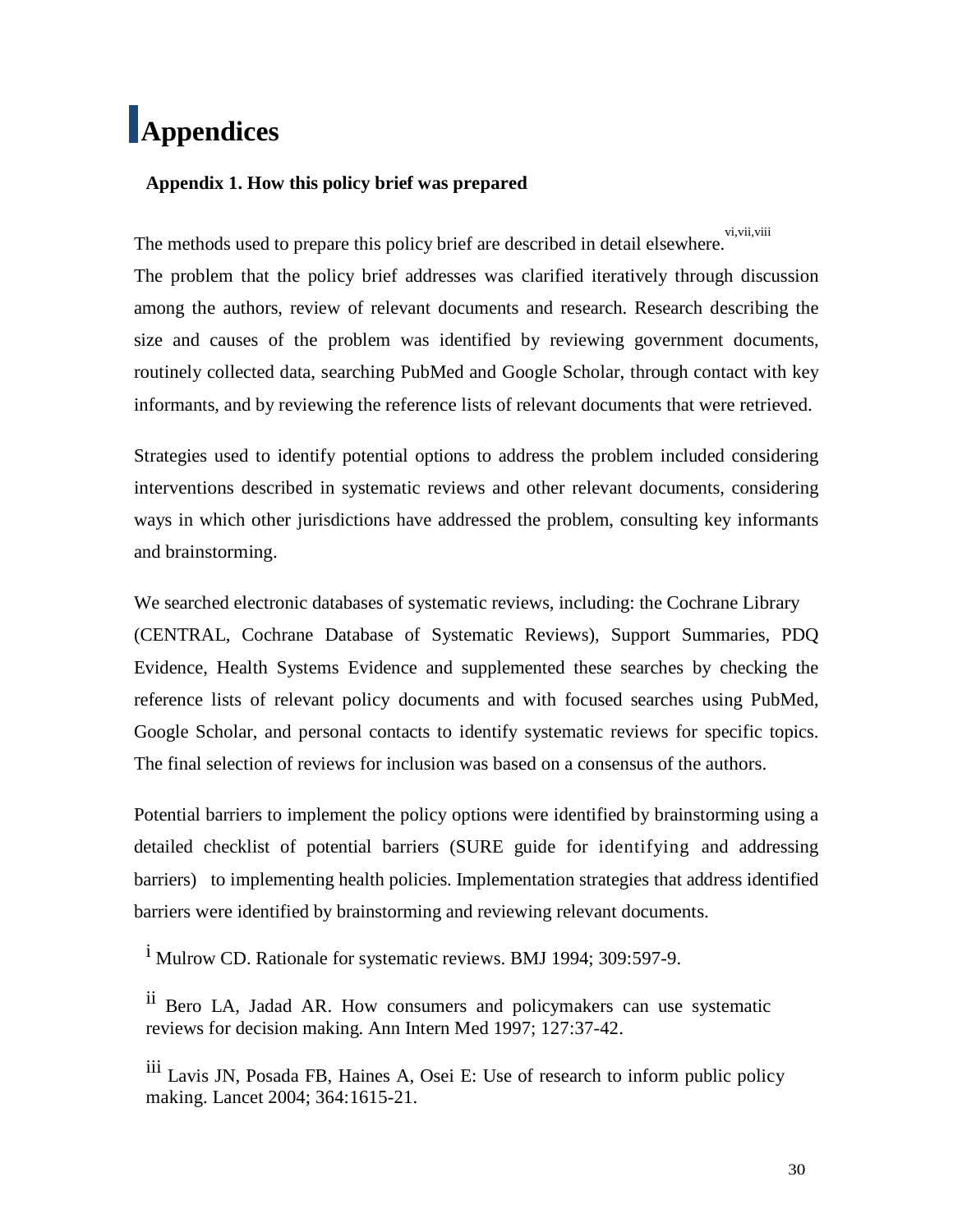iv Oxman AD, Bjørndal A, Becerra-Posada F, Gibson M, Gonzalez Block MA, Haines A, et al. A framework form and atory impact evaluation to ensure well informed public policy decisions. Lancet. 2010; 375:427–31.

<sup>v</sup> Moynihan R, Oxman AD, Lavis JN, Paulsen E. Evidence-Informed Health Policy: Using Research to Make Health Systems Healthier. Rapport Nr 1-2008. Oslo: Nasjonalt kunnskapssenter for helsetjenesten, 2008.

<sup>vi</sup> Supporting the Use of Research Evidence (SURE) in African Health Systems. SURE guides for preparing and using policy briefs: 4.Clarifying the problem. [www.evipnet.org/sure](http://www.evipnet.org/sure)

vii Supporting the Use of Research Evidence (SURE) in African Health Systems. SURE guides for preparing and using policy briefs: 5. Deciding on and describing options to address the problem. [www.evipnet.org/sure](http://www.evipnet.org/sure)

viii Supporting the Use of Research Evidence (SURE) in African Health Systems. SURE guides for preparing and using policy briefs: 6. Identifying and addressing barriers to implementing the options. [www.evipnet.org/sure](http://www.evipnet.org/sure)